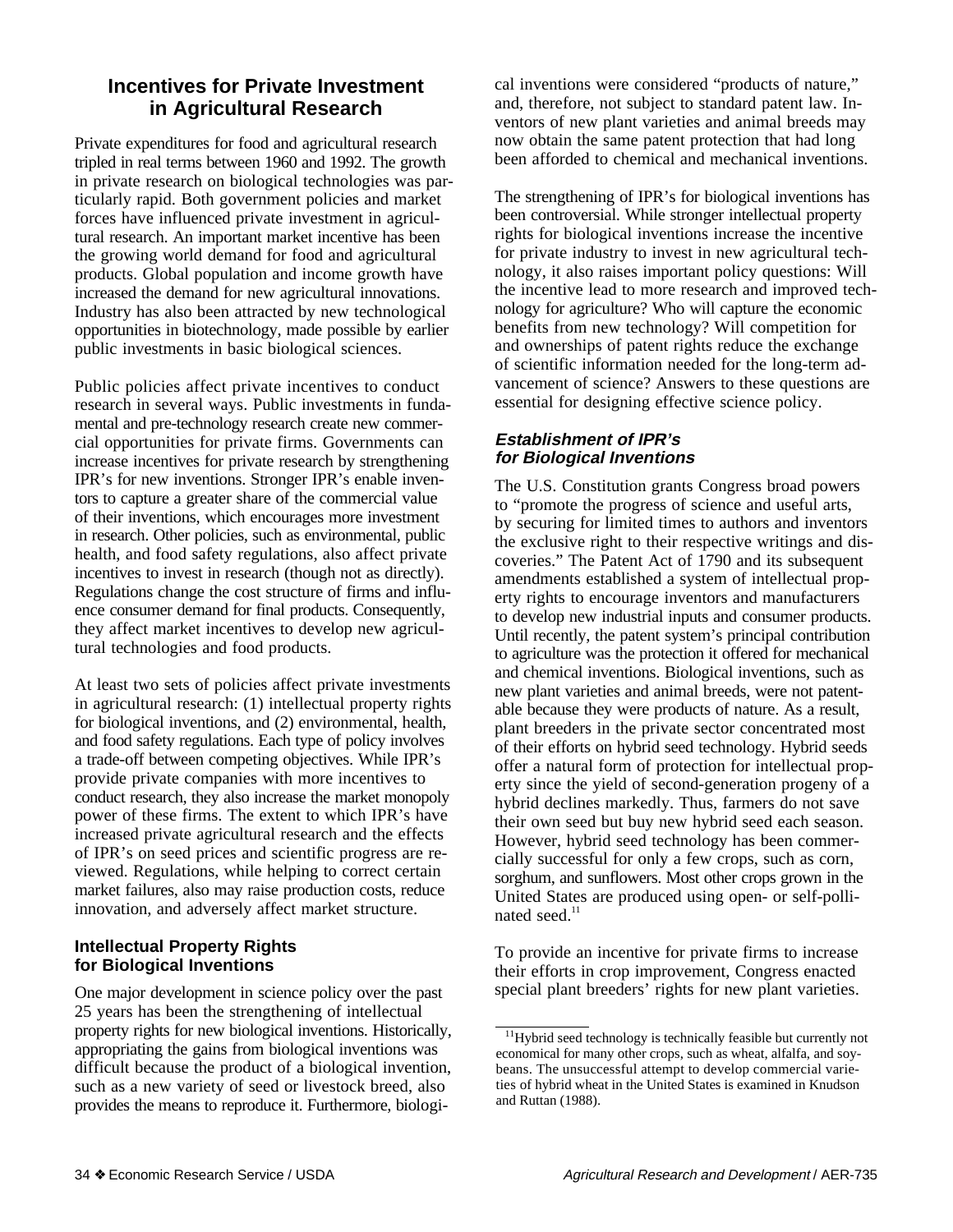The 1930 Plant Patent Act (an amendment to the 1790 Patent Act) established a special category of patents for asexually reproduced plants. Plants reproduced asexually are genetically identical, or clones, to the parent plant. These are plants that are not grown from seed but from cuttings, and include many types of tree crops (fruits and nuts), sugar cane, and ornamentals. Tuber crops, however, were specifically excluded from the act. Under the terms of the Plant Patent Act, breeders are given proprietorial ownership of new varieties for 17 years. Seed crops were not included in the act because of concerns that sexually reproduced crops would not be true clones of the parent plant.

Protection for new varieties of sexually reproduced seed crops other than hybrids became available in 1970, when the Plant Variety Protection Act was passed. Improvements in seed technology allowed breeders to develop new varieties that maintained the characteristics of the parent plant. Under this act, breeders are awarded Plant Variety Protection Certificates for new varieties shown to be distinct, uniform, and stable. Hybrid varieties were excluded from the act because they lack stability over generations. A Certificate gives a plant breeder proprietorial ownership of a new variety for 17 years. Unlike Plant Patents, which are awarded by the Patent and Trademark Office of the Department of Commerce, Plant Variety Protection Certificates are administered by the Department of Agriculture.

In their original form, these acts offered relatively weak intellectual property protection for plant breeders. Courts interpreted the acts as only protecting exact copies of the varieties. Phenotype variations, or variations in plant appearance due to environmental conditions, were unlikely to be protected (Schmid, 1985; Stallman, 1986). Other plant breeders were also allowed to use the protected variety in their breeding programs. One concern was that this would not prevent "cosmetic breeding," in which economically insignificant changes are bred into a protected variety to claim a new variety. In addition, under the Plant Variety Protection Act, farmers were allowed to save seed for replanting and to sell part of their seed to other farmers. While these limitations helped assure the wide availability of new varieties, they also reduced the returns to private plant breeding and lowered the incentive for private companies to invest in varietal improvement.

The Plant Variety Protection Act was amended in 1994 to increase incentives for private plant breeders. Also, the amendment made U.S. law conform with international standards for plant breeders rights established by the International Union for the Protection of New Varieties of Plants (UPOV). These amendments increase the scope of protection offered by Plant Variety Protection Certificates. Farmers are no longer permitted to sell seed without a license from the owner of the variety, although they may still save seed for their own replanting. While the 1994 amendments affect only varieties released after April 1995, a recent decision by the Supreme Court (*Asgrow* vs. *Winterboer*) eliminated the farmer exemption for varieties released in earlier years. Also, a provision was added to extend the scope of the Certificates to include "essentially derived varieties." This provision is designed to protect breeders from cosmetic infringement (for example, superficial changes in appearance that do not increase its yield or value). "Essentially derived varieties" refer to how much change must be introduced before a variety is considered truly different from its parent varieties. However, the legislation is vague on how this is to be determined. The 1994 amendments also extended plant breeders' rights to 20 years and included protection for tuber crops (U.S. Congress, 1993).

Judicial action in the 1980's also significantly expanded legal protection for biological inventions, particularly those involving biotechnologies such as genetic engineering. In 1980, the U.S. Supreme Court ruled in *Diamond* vs. *Chakrabarty* that living material was patentable. This case involved a genetically engineered microorganism that can digest and break down crude oil. Although patents for biological process inventions had been awarded since the 1800's, the Patent and Trademark Office did not permit patents on living products because they were a "product of nature" and not subject to the statutory subject matter defined by the Patent Act.12 In *Diamond* vs. *Chakrabarty*, the Supreme Court determined that a human-made microorganism is patentable subject matter as a "manufacture" or "composition of matter" (Office of Technology Assessment, 1992).

While the *Chakrabarty* decision applied specifically to microorganisms, subsequent rulings by the Patent and Trademark Office's Board of Appeals and Interferences extended this protection to include all plants and nonhuman animals. In 1985, in *Ex parte Hibberd*, the Board concluded that patents could be issued for all plants, including open-pollinated seeds. This includes seeds, plants, plant parts, plant genes, and tissue cultures. In 1987, in *Ex parte Allen*, the Board awarded a patent for a genetically modified oyster and established a policy of allowing patents for new, nonhuman animal breeds, genes, and traits. The first patent for a mammalian

<sup>&</sup>lt;sup>12</sup>The Patent and Trademark Office had previously awarded patents for compositions containing living organisms, such as microbial spores, yeast compositions, vaccines, and various dairy products (Office of Technology Assessment, 1992).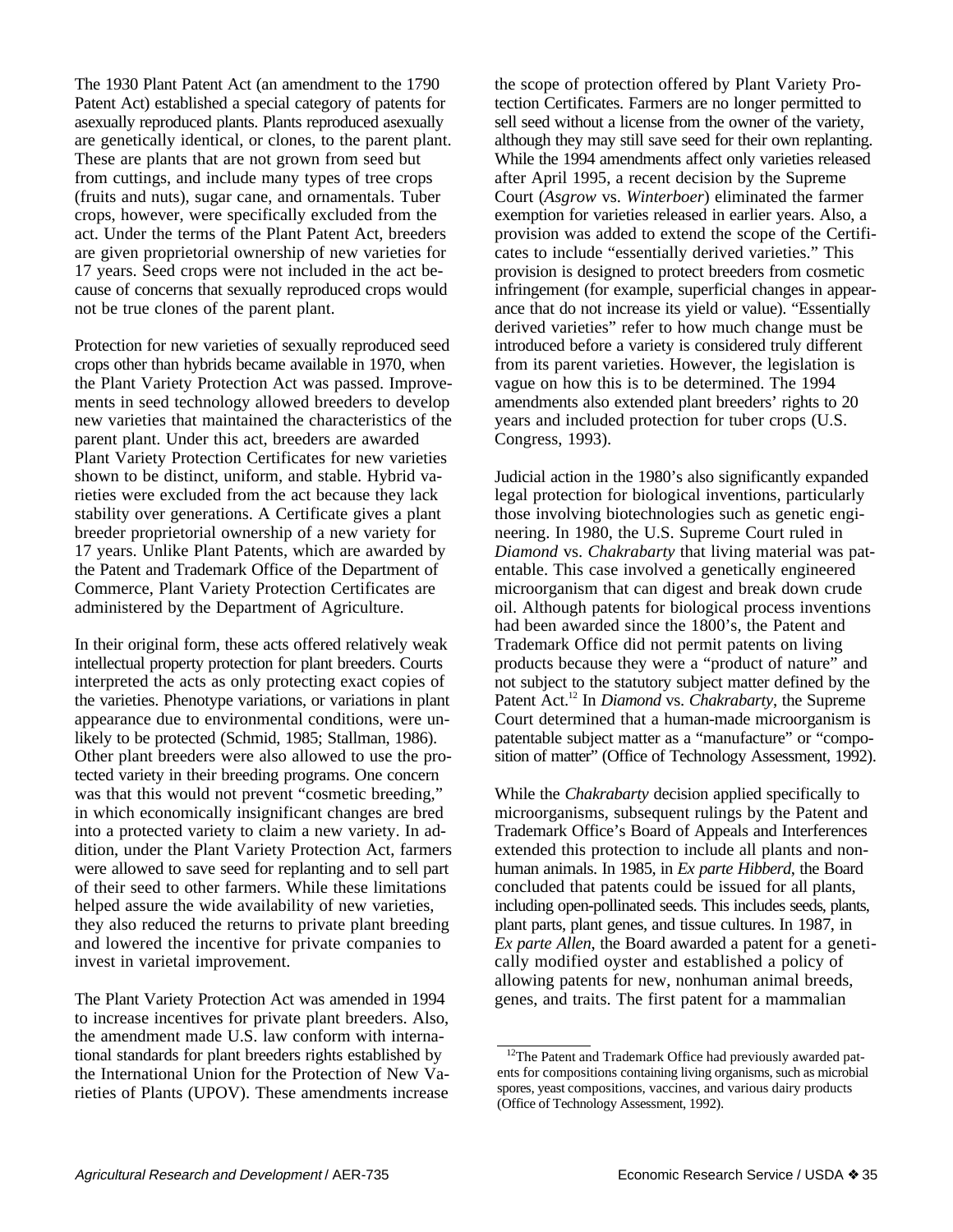species, the genetically modified "Harvard Mouse," was granted in 1988.

These decisions expanded the scope of intellectual property protection available for biological inventions. Patents awarded by the 1790 Patent Act (called Utility Patents) grant the owner broader powers of exclusion compared with plant breeders' rights. For inventions covered by a Utility Patent, no one may make, use, or sell the invention without the permission of the owner. Biological processes and materials protected by a Utility Patent cannot be used by other researchers, except for purely academic or noncommercial research (Barton, 1993). For example, a new crop variety protected by a Utility Patent cannot be used in a breeding program without a license from the owner. The breadth of patent claims awarded for Utility Patents has generated considerable controversy in the research community.

There are now several options for protecting investments in biological inventions (table 9). Plant Patents grant proprietorial ownership for asexually reproduced plants and Plant Variety Protection Certificates are available for new varieties of seed crops. These ownership rights are restricted to specific varieties or close relatives and are generally called "plant breeders' rights." Awards of Plant Patents have experienced a general upward trend since 1980, with around 300-500 awarded per year by the early 1990's (figure 7). Awards of Plant

#### Figure 7

**Annual issues of intellectual property rights for new plants and plant varieties**



 Sources: Economic Research Service. Data derived from U.S. Department of Commerce, Patent and Trademark Office, CASSIS data base and USDA, Plant Variety Protection Journals.

### **Table 9—Intellectual property rights and private plant breeding**

| Coverage                           | Policy/action                                                                                         | Time                         | Application                                                           | Economic<br>effects              |
|------------------------------------|-------------------------------------------------------------------------------------------------------|------------------------------|-----------------------------------------------------------------------|----------------------------------|
| Hybrid seed                        | Technological advances<br>(protected by trade secret law)                                             | 1920<br>1952<br>1968         | Corn<br>Sorghum<br>Wheat                                              | Large<br>Large<br>Small          |
| Plant varieties produced asexually | <b>Plant Patent Act</b>                                                                               | 1930                         | Fruits, nuts, ornamentals                                             | Small                            |
| Plant varieties produced from seed | <b>Plant Variety Protection Act</b><br>PVPA amendment<br><b>PVPA</b> amendment<br>Supreme Court A v W | 1970<br>1980<br>1994<br>1995 | Field crops<br>Vegetables<br>Reduced exemptions<br>Reduced exemptions | Moderate<br>n.a.<br>n.a.<br>n.a. |
| <b>Biological inventions</b>       | Supreme Court D v C<br>Ex parte Hibberd<br>Ex parte Allen                                             | 1980<br>1985<br>1987         | <b>Microbes</b><br>Plants<br>Animals                                  | n.a.<br>n.a.<br>n.a.             |

 $n a = Not available$ .

A v W: Asgrow v. Winterboer.

D v C: Diamond v. Chakrabarty.

Source: Economic Research Service compiled from Griliches (1958), Butler and Marion (1985), Stallman (1986), and Knudson and Ruttan (1988).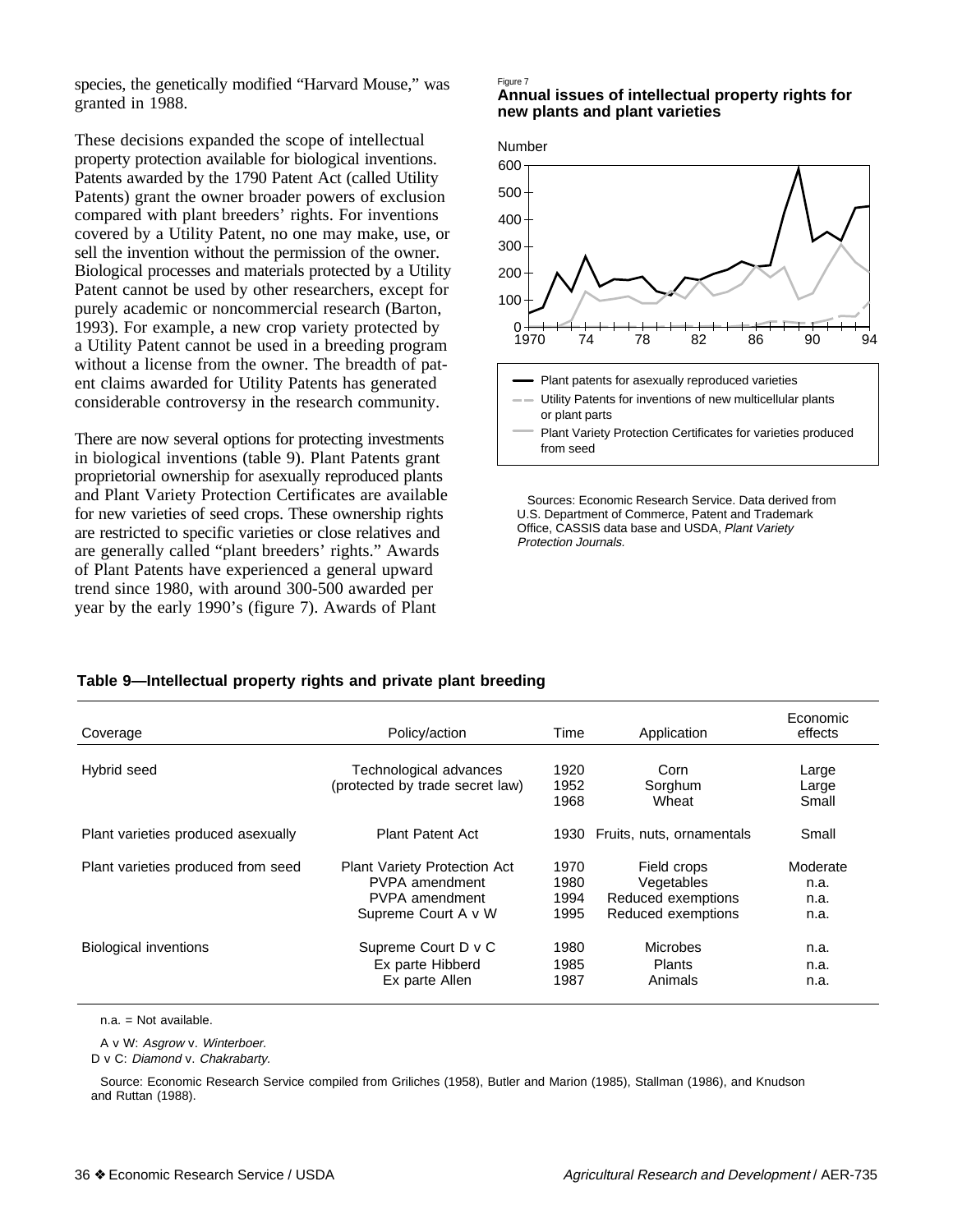Variety Protection Certificates for seed crops have remained steady over the past decade at about 200 per year. A stronger form of ownership rights, Utility Patents, can be used to establish ownership for specific plant and animal parts, traits, genes, and for new breeding and biotechnology methods. Utility Patents offer a broader scope of protection, and on average are of greater economic value for the owner. However, Utility Patents are generally more difficult to obtain since they require that the scientist show an "inventive step" (the nonobvious criterion). Since 1987, there has been a modest upward trend in awards of Utility Patents involving new plants, with 94 issued in 1994. Some Utility Patents are for specific genes or traits and may cover more than one variety or crop that expresses that trait.

## **Private Sector Investment in Plant Breeding**

Private investment in agricultural research tripled in real terms between 1960 and 1992 (table 10). Private plant breeding underwent particularly rapid growth since the late 1960's. By 1992, private companies spent an estimated \$400 million annually for plant breeding research in the United States. Private firms have also invested heavily in modern biotechnology techniques. Agricultural biotechnology is applied not only to plant breeding, but also to food product development, livestock research, and biological pest control.

The private sector plays an important role in developing finished varieties for the major crop commodities. Between 1970 and 1994, 3,306 Plant Variety Protection Certificates were issued for new crop varieties, including

661 for soybeans, 322 for corn, 314 for wheat, and 211 for cotton (table 11 and fig. 8). Roughly 87 percent of the Certificates were awarded to commercial seed companies, with the rest going to public institutions.<sup>13</sup> By the mid-1980's, private research had also expanded for secondary crops, including canola (rape), sorghum, and safflower. By 1989, nearly 900 scientists at the M.S. or Ph.D. level were engaged in plant breeding for private seed companies in the United States, an increase from about 700 in 1982. More than a third of these specialized in corn breeding (Kalton, Richardson, and Frey, 1989). However, for some small grains (oat, barley, and rice), the number of new private varieties developed remains low.

Of particular interest for policy is the extent to which the provision of plant breeders' rights stimulated private investment in plant breeding. Economic studies have found mixed and uneven results (table 9). Assessments of the 1930 Plant Patent Act and the 1970 Plant Variety Protection Act suggest that the incentives for private plant breeding were uneven across commodities. Stallman (1986) found that the Plant Patent Act had little effect on private investment in fruit breeding. $^{14}$  High development costs of new fruit varieties and difficulties

<sup>&</sup>lt;sup>14</sup>Currently, about a fourth of Plant Patents issued every year are for new varieties of fruits and nuts, and three-fourths are issued for flowers and ornamentals (American Association of Nurserymen).

| Year | Food and<br>Farm<br>machinery<br>kindred products |      | Animal<br>Agricultural<br>chemicals<br>health |      |          | Plant<br>breeding |             | Total<br>agriculture | Agricultural<br>biotechnology <sup>3</sup> |                |                                                                                                                                                                                                                                                                                                                                                                                                                                                           |               |
|------|---------------------------------------------------|------|-----------------------------------------------|------|----------|-------------------|-------------|----------------------|--------------------------------------------|----------------|-----------------------------------------------------------------------------------------------------------------------------------------------------------------------------------------------------------------------------------------------------------------------------------------------------------------------------------------------------------------------------------------------------------------------------------------------------------|---------------|
|      | Mil. do.                                          | Pct. | Mil.<br>do.                                   | Pct. | Mil. do. | Pct.              | Mil.<br>do. | Pct.                 | Mil.<br>do.                                | Pct.           | Million<br>$\frac{1}{2} \left( \frac{1}{2} \right) + \frac{1}{2} \left( \frac{1}{2} \right) + \frac{1}{2} \left( \frac{1}{2} \right) + \frac{1}{2} \left( \frac{1}{2} \right) + \frac{1}{2} \left( \frac{1}{2} \right) + \frac{1}{2} \left( \frac{1}{2} \right) + \frac{1}{2} \left( \frac{1}{2} \right) + \frac{1}{2} \left( \frac{1}{2} \right) + \frac{1}{2} \left( \frac{1}{2} \right) + \frac{1}{2} \left( \frac{1}{2} \right) + \frac{1}{2} \left($ | $dollars - -$ |
| 1960 | 92                                                | 45   | 75                                            | 36   | 27       | 13                | 6           | 3                    | 6                                          | 3              | 206                                                                                                                                                                                                                                                                                                                                                                                                                                                       | n.a.          |
| 1965 | 131                                               | 41   | 96                                            | 30   | 64       | 20                | 23          |                      | 9                                          | 3              | 323                                                                                                                                                                                                                                                                                                                                                                                                                                                       | n.a.          |
| 1970 | 206                                               | 44   | 89                                            | 19   | 98       | 21                | 45          | 10                   | 26                                         | 6              | 464                                                                                                                                                                                                                                                                                                                                                                                                                                                       | n.a.          |
| 1975 | 273                                               | 39   | 138                                           | 19   | 169      | 24                | 79          | 11                   | 50                                         | $\overline{7}$ | 709                                                                                                                                                                                                                                                                                                                                                                                                                                                       | n.a.          |
| 1980 | 488                                               | 34   | 363                                           | 25   | 395      | 27                | 111         | 8                    | 97                                         | $\overline{7}$ | 1.453                                                                                                                                                                                                                                                                                                                                                                                                                                                     | n.a.          |
| 1985 | 842                                               | 39   | 311                                           | 15   | 683      | 32                | 159         | 7                    | 179                                        | 8              | 2.167                                                                                                                                                                                                                                                                                                                                                                                                                                                     | 347           |
| 1990 | 965                                               | 32   | 360                                           | 12   | 1.127    | 37                | 245         | 8                    | 314                                        | 10             | 3.012                                                                                                                                                                                                                                                                                                                                                                                                                                                     | 516           |
| 1992 | 1,038                                             | 30   | 394                                           | 12   | 1,279    | 37                | 306         | 9                    | 400                                        | 12             | 3,416                                                                                                                                                                                                                                                                                                                                                                                                                                                     | 595           |
|      |                                                   |      |                                               |      |          |                   |             |                      |                                            |                |                                                                                                                                                                                                                                                                                                                                                                                                                                                           |               |

**Table 10—Private agricultural research expenditures by product areas, 1960-921**

n.a. = Not available.

<sup>1</sup>Expenditures expressed in nominal dollars. <sup>2</sup>May not add due to rounding. <sup>3</sup>Agricultural biotechnology refers to the use of genetic engineering, tissue culture, monoclonal antibodies, and biosensors for food and agricultural purposes. These techniques are applied in several product areas, including plant breeding, food product development, and livestock research. To avoid double counting, research expenditures for agricultural biotechnology were not added with the other product areas in calculating total private expenditures for food and agriculture research.

Source: Economic Research Service calculated from Klotz, Fuglie, and Pray (1995).

<sup>&</sup>lt;sup>13</sup>These numbers do not include all the new varieties released for these crops over this period. The USDA and some land-grant universities do not seek Plant Variety Protection Certificates for their varieties, but instead make them freely available to seed companies for multiplication and sale to farmers.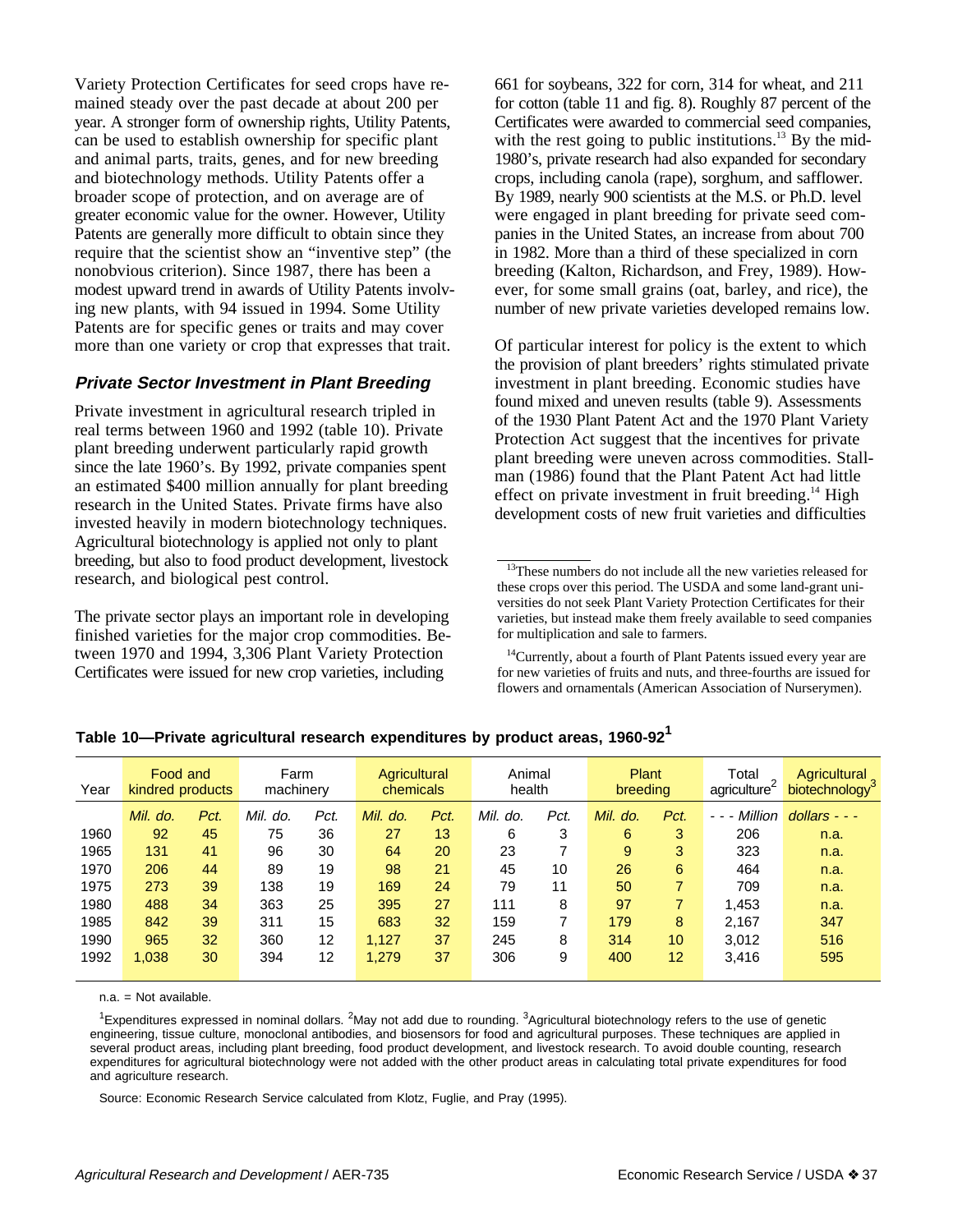|                                                                                                                                                                                                                                                                                                                                                                                                                                                                                                                                          | Certificates issued |              |                         |                |                |         |       |                       | Certificate ownership |  |
|------------------------------------------------------------------------------------------------------------------------------------------------------------------------------------------------------------------------------------------------------------------------------------------------------------------------------------------------------------------------------------------------------------------------------------------------------------------------------------------------------------------------------------------|---------------------|--------------|-------------------------|----------------|----------------|---------|-------|-----------------------|-----------------------|--|
| Crop                                                                                                                                                                                                                                                                                                                                                                                                                                                                                                                                     | 1971-74             | 1975-78      | 1979-82                 | 1983-86        | 1987-90        | 1991-94 | Total | Private               | Public                |  |
| - - - - - - - - - - - Number - - -<br><u>.</u><br>$\begin{array}{cccccccccccccc} \multicolumn{2}{c}{} & \multicolumn{2}{c}{} & \multicolumn{2}{c}{} & \multicolumn{2}{c}{} & \multicolumn{2}{c}{} & \multicolumn{2}{c}{} & \multicolumn{2}{c}{} & \multicolumn{2}{c}{} & \multicolumn{2}{c}{} & \multicolumn{2}{c}{} & \multicolumn{2}{c}{} & \multicolumn{2}{c}{} & \multicolumn{2}{c}{} & \multicolumn{2}{c}{} & \multicolumn{2}{c}{} & \multicolumn{2}{c}{} & \multicolumn{2}{c}{} & \multicolumn{2}{c}{} & \multicolumn{2}{c}{} & \$ |                     |              |                         |                |                |         |       | $- - -$ Percent $- -$ |                       |  |
| Field crops:                                                                                                                                                                                                                                                                                                                                                                                                                                                                                                                             |                     |              |                         |                |                |         |       |                       |                       |  |
| Soybeans                                                                                                                                                                                                                                                                                                                                                                                                                                                                                                                                 | 34                  | 69           | 132                     | 150            | 114            | 162     | 661   | 84                    | 16                    |  |
| Corn                                                                                                                                                                                                                                                                                                                                                                                                                                                                                                                                     | $\mathbf 0$         | $\mathbf{1}$ | 6                       | 50             | 104            | 161     | 322   | 100                   | $\boldsymbol{0}$      |  |
| Wheat                                                                                                                                                                                                                                                                                                                                                                                                                                                                                                                                    | 12                  | 52           | 59                      | 30             | 74             | 87      | 314   | 68                    | 32                    |  |
| Cotton                                                                                                                                                                                                                                                                                                                                                                                                                                                                                                                                   | 24                  | 35           | 41                      | 38             | 34             | 39      | 211   | 87                    | 13                    |  |
| <b>Barley</b>                                                                                                                                                                                                                                                                                                                                                                                                                                                                                                                            | $\mathbf 0$         | 12           | $\overline{\mathbf{c}}$ | 22             | $\,6$          | 35      | 77    | 82                    | 18                    |  |
| Beans, field                                                                                                                                                                                                                                                                                                                                                                                                                                                                                                                             | 0                   | $\mathbf{1}$ | 5                       | 18             | 10             | 28      | 62    | 77                    | 23                    |  |
| Oats                                                                                                                                                                                                                                                                                                                                                                                                                                                                                                                                     | 0                   | 10           | 6                       | $\pmb{0}$      | 9              | $\, 8$  | 33    | 36                    | 64                    |  |
| Rice                                                                                                                                                                                                                                                                                                                                                                                                                                                                                                                                     | 0                   | 8            | 4                       | $\overline{c}$ | 5              | 15      | 34    | 100                   | $\mathbf 0$           |  |
| Sorghum                                                                                                                                                                                                                                                                                                                                                                                                                                                                                                                                  | 0                   | 0            | 0                       | $\mathbf 0$    | $\overline{c}$ | 31      | 33    | 100                   | $\mathbf 0$           |  |
| Canola                                                                                                                                                                                                                                                                                                                                                                                                                                                                                                                                   | 0                   | $\mathbf 0$  | 0                       | $\overline{2}$ | 8              | 15      | 25    | 72                    | 28                    |  |
| Safflower                                                                                                                                                                                                                                                                                                                                                                                                                                                                                                                                | $\mathbf 0$         | 3            | $\overline{2}$          | $\mathbf 1$    | 5              | 6       | 17    | 88                    | 12                    |  |
| Other field crops                                                                                                                                                                                                                                                                                                                                                                                                                                                                                                                        | $\Omega$            | 16           | 15                      | 13             | 18             | 13      | 75    | 85                    | 15                    |  |
| Total field crops                                                                                                                                                                                                                                                                                                                                                                                                                                                                                                                        | 70                  | 207          | 272                     | 326            | 389            | 600     | 1,864 | 84                    | 16                    |  |
| Grasses and forage crops:                                                                                                                                                                                                                                                                                                                                                                                                                                                                                                                |                     |              |                         |                |                |         |       |                       |                       |  |
| Fescue                                                                                                                                                                                                                                                                                                                                                                                                                                                                                                                                   | $\mathbf 0$         | 5            | 16                      | 28             | 38             | 30      | 117   | 90                    | 10                    |  |
| Ryegrass                                                                                                                                                                                                                                                                                                                                                                                                                                                                                                                                 | 0                   | 10           | 13                      | 35             | 26             | 14      | 98    | 95                    | 5                     |  |
| Alfalfa                                                                                                                                                                                                                                                                                                                                                                                                                                                                                                                                  | 0                   | 3            | 22                      | 16             | 30             | 11      | 82    | 84                    | 16                    |  |
| <b>Bluegrass</b>                                                                                                                                                                                                                                                                                                                                                                                                                                                                                                                         | 0                   | 8            | 11                      | 11             | 13             | 20      | 63    | 89                    | 11                    |  |
| Other grasses                                                                                                                                                                                                                                                                                                                                                                                                                                                                                                                            | 0                   | 8            | 18                      | 5              | 14             | 13      | 58    | 57                    | 43                    |  |
| Total grasses                                                                                                                                                                                                                                                                                                                                                                                                                                                                                                                            | $\Omega$            | 34           | 80                      | 95             | 121            | 88      | 418   | 85                    | 15                    |  |
| Vegetables:                                                                                                                                                                                                                                                                                                                                                                                                                                                                                                                              |                     |              |                         |                |                |         |       |                       |                       |  |
| Peas                                                                                                                                                                                                                                                                                                                                                                                                                                                                                                                                     | 20                  | 54           | 43                      | 66             | 16             | 51      | 250   | 100                   | 0                     |  |
| Beans, garden                                                                                                                                                                                                                                                                                                                                                                                                                                                                                                                            | 31                  | 39           | 20                      | 29             | 21             | 70      | 210   | 100                   | $\mathbf 0$           |  |
| Lettuce                                                                                                                                                                                                                                                                                                                                                                                                                                                                                                                                  | 13                  | 16           | 14                      | 17             | 32             | 70      | 162   | 100                   | $\mathbf 0$           |  |
| Other vegetables                                                                                                                                                                                                                                                                                                                                                                                                                                                                                                                         | $\overline{c}$      | 29           | 46                      | 72             | 43             | 71      | 263   | 80                    | 20                    |  |
| Total vegetables                                                                                                                                                                                                                                                                                                                                                                                                                                                                                                                         | 66                  | 138          | 123                     | 184            | 112            | 262     | 885   | 94                    | 6                     |  |
| Ornamentals                                                                                                                                                                                                                                                                                                                                                                                                                                                                                                                              | 17                  | 31           | 18                      | 18             | 13             | 42      | 139   | 94                    | 6                     |  |
| Total                                                                                                                                                                                                                                                                                                                                                                                                                                                                                                                                    | 153                 | 410          | 493                     | 623            | 635            | 992     | 3,306 | 87                    | 13                    |  |

### **Table 11—Plant Variety Protection Certificates issued for new crop varieties**

Source: Economic Research Service from U.S. Department of Agriculture, Agricultural Marketing Service, Plant Variety Protection Journals.

enforcing property rights constrained the profitability of private plant breeding for these crops. Perrin, Hunnings, and Ihnen (1983) found that, for some nonhybrid seed crops (particularly soybeans), private investments in plant breeding did increase significantly around the time of the 1970 Plant Variety Protection Act. For other crops, the incentives provided by the act seemed small. In a review of the economic effects of the Plant Variety Protection Act, Butler and Marion (1985) concluded that "the evidence . . . suggests the Act has resulted in modest private and public benefits at modest private and public costs" (p. 79).

One limitation of these studies is that they examined plant breeding efforts only until the late 1970's, less than a decade after the passage of the Plant Variety Protection Act. New investments in plant breeding often take several years to result in new crop varieties. Thus, these studies were not able to assess the effect of most new investments made once plant breeders' rights for seed became available. In a more recent study, Lesser (1994) found that Plant Variety Protection Certificates increased the value of New York soybean varieties about 2 percent. At this rate, according to Lesser, insufficient revenue would be generated to support much additional plant breeding by private firms. However, Lesser's results are limited to only one crop in one State.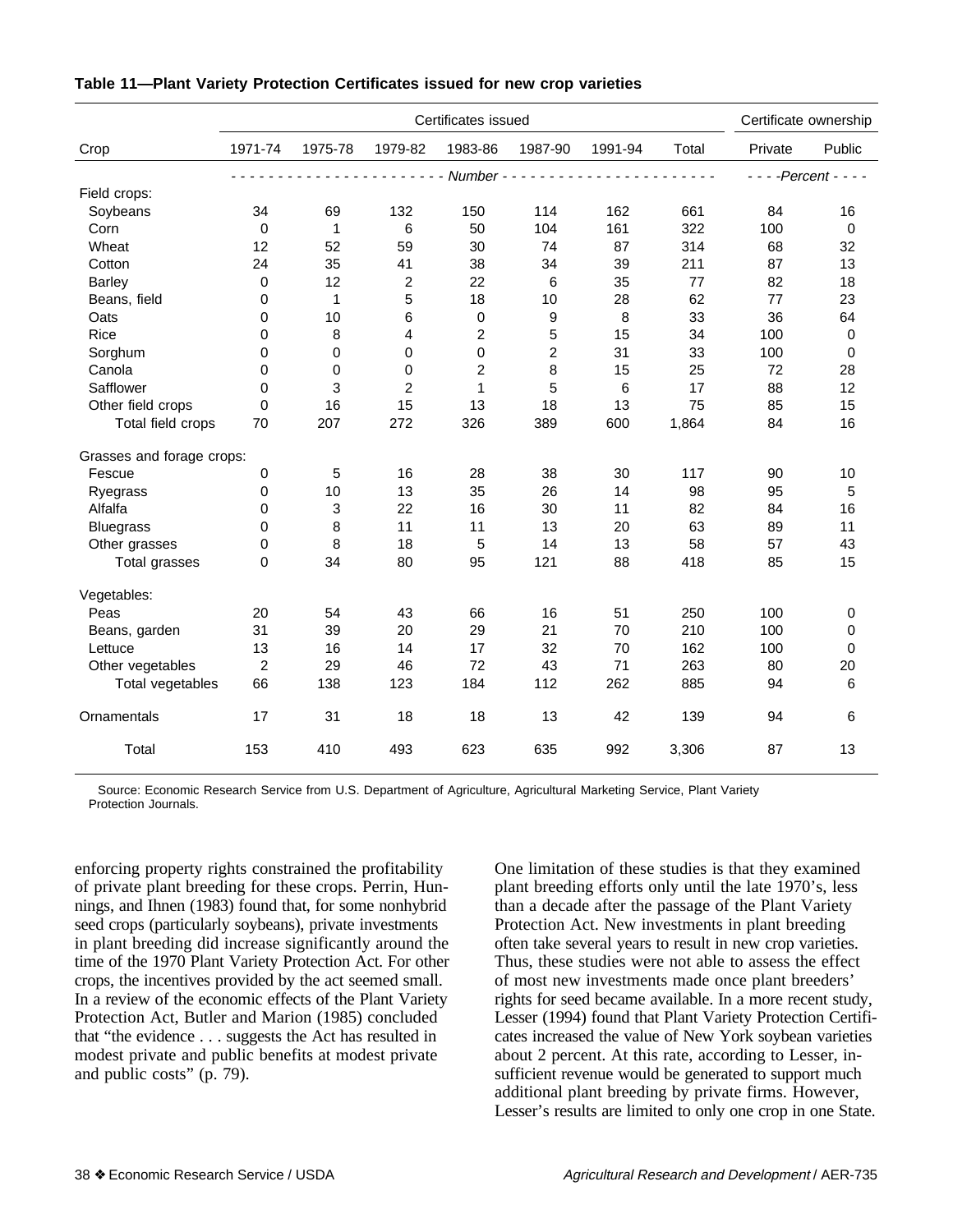#### Figure 8 **Plant Variety Protection Certificates, 1970-94**



 Source: Economic Research Service. Data derived from USDA, Plant Variety Protection Journals.

Advances in basic biological science during the past 20 years have greatly expanded opportunities for applying biotechnology for agriculture. Biotechnology is being used to incorporate new traits in crops and livestock breeds. It is also being used to develop new livestock growth hormones and pharmaceuticals, biological pesticides, and food products (Caswell, Fuglie, and Klotz, 1994). The most important intellectual property right for biotechnology inventions is Utility Patents. As discussed previously, Utility Patents offer stronger protection than Plant Variety Protection Certificates or Plant Patents. Utility Patents may cover a trait that can be expressed in more than one commodity or species. As of December 31, 1994, 324 Utility Patents had been awarded for multicellular living organisms (table 12). Of these, 286 were for new plants or plant parts, and 38 were for animals. Most of the animal patents are for medical research purposes. About half the Utility Patents issued for plants involved recombinant, or genetically modified, varieties and cover a wide range of commodities. By far the most important use of Utility Patents has been for corn varieties, many of which are for inbred corn lines used in hybrid seed production.

The ownership of Utility Patents for plant inventions has been more diverse than that for plant breeders' rights for new varieties. Sixty-three percent of Utility Patents for multicellular organisms were issued to U.S.-based companies, compared with about 90 percent

### **Table 12—Utility Patents issued for multicellular organisms through 1994**

| Item                              | Patents issued |
|-----------------------------------|----------------|
|                                   | Number         |
| Technology <sup>1</sup> :         |                |
| Animal                            | 38             |
| Plant:                            | 286            |
| Plant, seedling, or plant part    | 154            |
| Recombinant plant                 | 103            |
| Somatic cell fusion-derived plant | 10             |
| Mutant plant                      | 25             |
| Grafted plant                     | 3              |
| Total                             | 324            |
| Plant commodity <sup>2</sup> :    |                |
| Corn                              | 83             |
| Tomato                            | 24             |
| Tobacco                           | 23             |
| Soybean                           | 17             |
| Rice                              | 15             |
| Sunflower                         | 10             |
| Potato                            | 9              |
| Wheat                             | 8              |
| Canola                            | 8              |
| Cotton                            | 8              |
| Mushrooms                         | 8              |
|                                   |                |

 $1A$  single patent may involve more than one technology or commodity. <sup>2</sup>Only commodities with eight or more patents are listed.

Source: Economic Research Service adapted from CASSIS database, Patent and Trademark Office, U.S. Department of Commerce.

### **Table 13—Ownership profile for Utility Patents**

| Owner                                    | Private          | Public        | Αll              |
|------------------------------------------|------------------|---------------|------------------|
| <b>United States</b><br>Foreign<br>Total | 204<br>63<br>267 | 48<br>9<br>57 | 252<br>72<br>324 |
|                                          |                  |               |                  |

<sup>1</sup>Includes patents awarded for multicellular organisms (patent class 800).

Source: Economic Research Service calculated using CASSIS database, Patent and Trademark Office, U.S. Department of Commerce.

of the Plant Variety Protection Certificates (table 13). Twenty-two percent of the Utility Patents are owned by foreign companies or institutions, while 15 percent are owned by the U.S. Government or U.S. universities. While plant breeders' rights are issued for new varieties that are ready for sale, Utility Patents generally cover inventions that are still at a pre-commercial stage. Public institutions that own patents may grant licenses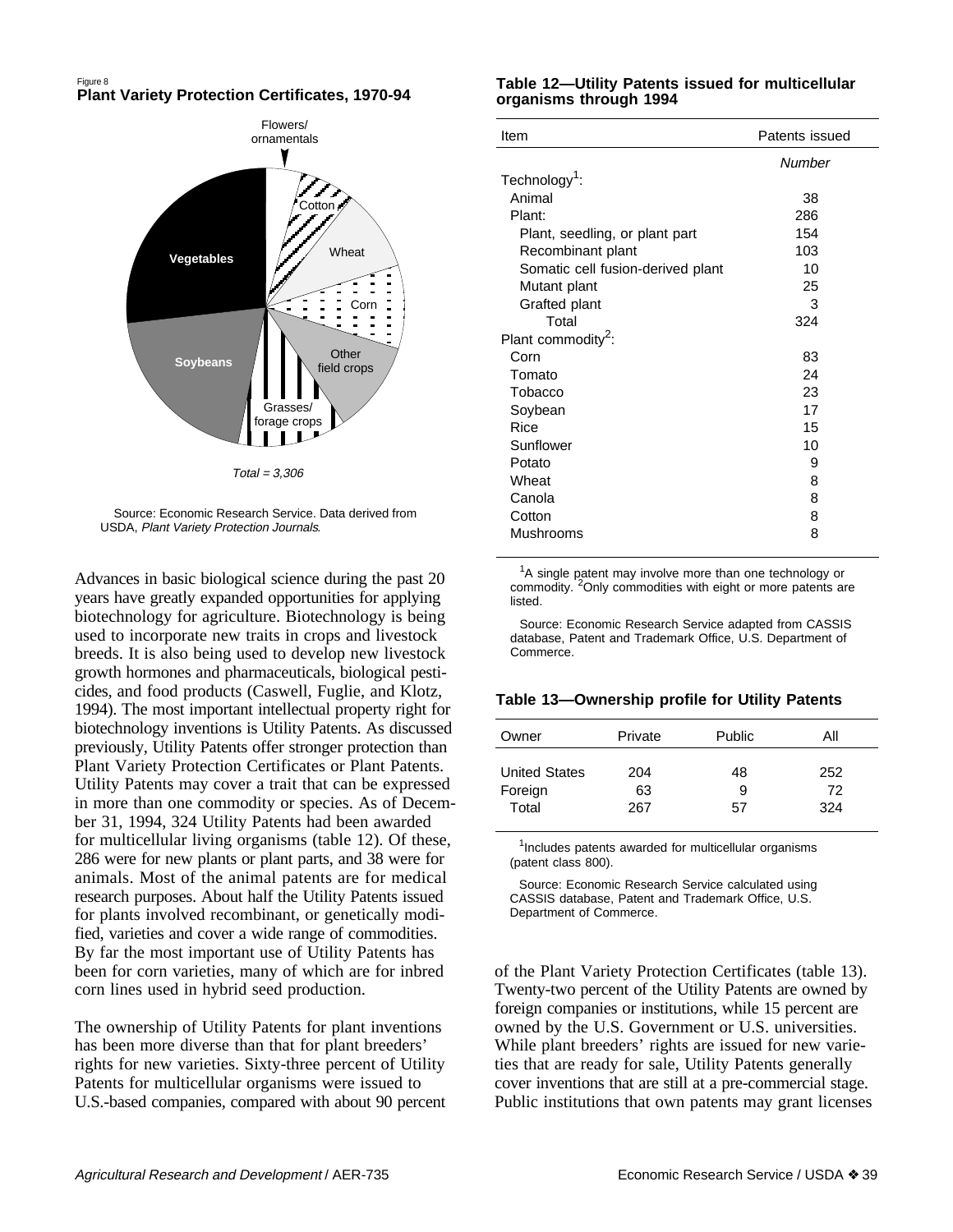to private companies to develop them into marketable products. Licenses raise revenues for public research institutions and can also protect a company's investment in commercialization. In fact, companies may be unwilling to make such investments in product development and marketing unless they have an exclusive license to the patented invention.

The principal rationale for granting stronger patent rights over new inventions is to stimulate more research by private entrepreneurs. Thus far, few agricultural biotechnology products have reached the marketplace, and, consequently, little information exists on the economic effect of Utility Patents for agriculture. However, one indication of how biotechnology is being applied to agriculture is the number of permits issued for field testing genetically modified organisms. Researchers wishing to conduct field tests with genetically modified plants and organisms must notify and/or receive a permit from the Animal and Plant Health Inspection Service (APHIS) before the test. Genetically modified plant varieties have been developed and tested for herbicide tolerance, resistance to insect pests or viruses, quality characteristics, or for pure research (table 14). Corn received the most permits for field tests (76 permits), followed by tomatoes (74 permits). Nearly a third of the permits were for plants modified for herbicide tolerance. Field test permits were issued to chemical and pesticide companies, seed companies, biotechnology firms, food companies, and public institutions.

Economic studies have shown that possessing a biotechnology patent significantly increases a firm's market

value. In an analysis of the 20 largest publicly traded biotechnology firms, Austin (1993) estimated that each biotechnology patent added, on average, about 0.7 percent, or \$1.7 million, to the firm's stock value. Patents that were closely identified with commercial products increased a firm's value by 1.9 percent, or \$4.7 million. In a more comprehensive study of 535 venture-capital biotechnology companies, Lerner (1994) found a significant correlation between the number of patents owned by the company and its valuation in venture financing. Lerner also found that broader patents (defined by the number of international patent classes to which the patent was assigned) were of much greater value to a firm. Asset valuation of venture-capital firms is a critical factor in determining access to continued sources of financing. It also enables them to raise revenue by licensing the patented invention to other companies. Utility Patents appear to have enabled firms to maintain their investments in biotechnology research, though few final products have yet reached the marketplace.

Neither Austin (1993) nor Lerner (1994) distinguished agricultural biotechnology patents from other kinds of biotechnology applications. Most of the firms investigated in these studies were in the pharmaceutical and medical industries. However, Lerner tested whether the value of patents differed among firms specializing in human therapeutics, human diagnostics, biotechnology research equipment, and agricultural or industrial applications, and found no significant differences in patent values. Additional evidence comes from a 1991 survey of agricultural research firms by Pray, Knudson, and Masse (1993). They received responses to a question-

|            | Herbicide | Insect     | Virus      | Product       |          |       |
|------------|-----------|------------|------------|---------------|----------|-------|
| Crop       | tolerance | resistance | resistance | quality       | Research | Total |
|            |           |            |            | <b>Number</b> |          |       |
| Corn       | 31        | 22         | 12         | 5             | 6        | 76    |
| Tomato     | 11        | 15         | 13         | 27            | 8        | 74    |
| Potato     | 2         |            | 39         | 10            | 6        | 64    |
| Soybean    | 48        | 0          |            | 4             |          | 57    |
| Cotton     | 25        | 14         | 0          | $\Omega$      |          | 39    |
| Tobacco    | 6         | 11         | 9          | 3             | 6        | 35    |
| Rapeseed   | 4         |            | ი          | 11            |          | 16    |
| Alfalfa    | 3         | 0          | 8          |               |          | 12    |
| Melon      |           |            | 10         |               |          | 10    |
| Cantaloupe |           |            | 10         |               |          | 10    |
| Rice       |           | ⌒          |            |               |          |       |
| Other      |           | 6          | 12         | 5             | 8        | 32    |
| Total      | 132       | 78         | 115        | 67            | 40       | 432   |
| Percent    | 31        | 18         | 27         | 16            | 9        | 100   |
|            |           |            |            |               |          |       |

**Table 14—Field test permits issued for genetically modified plants, through June 1993**

Source: Economic Research Service compiled from Ollinger and Pope (1995).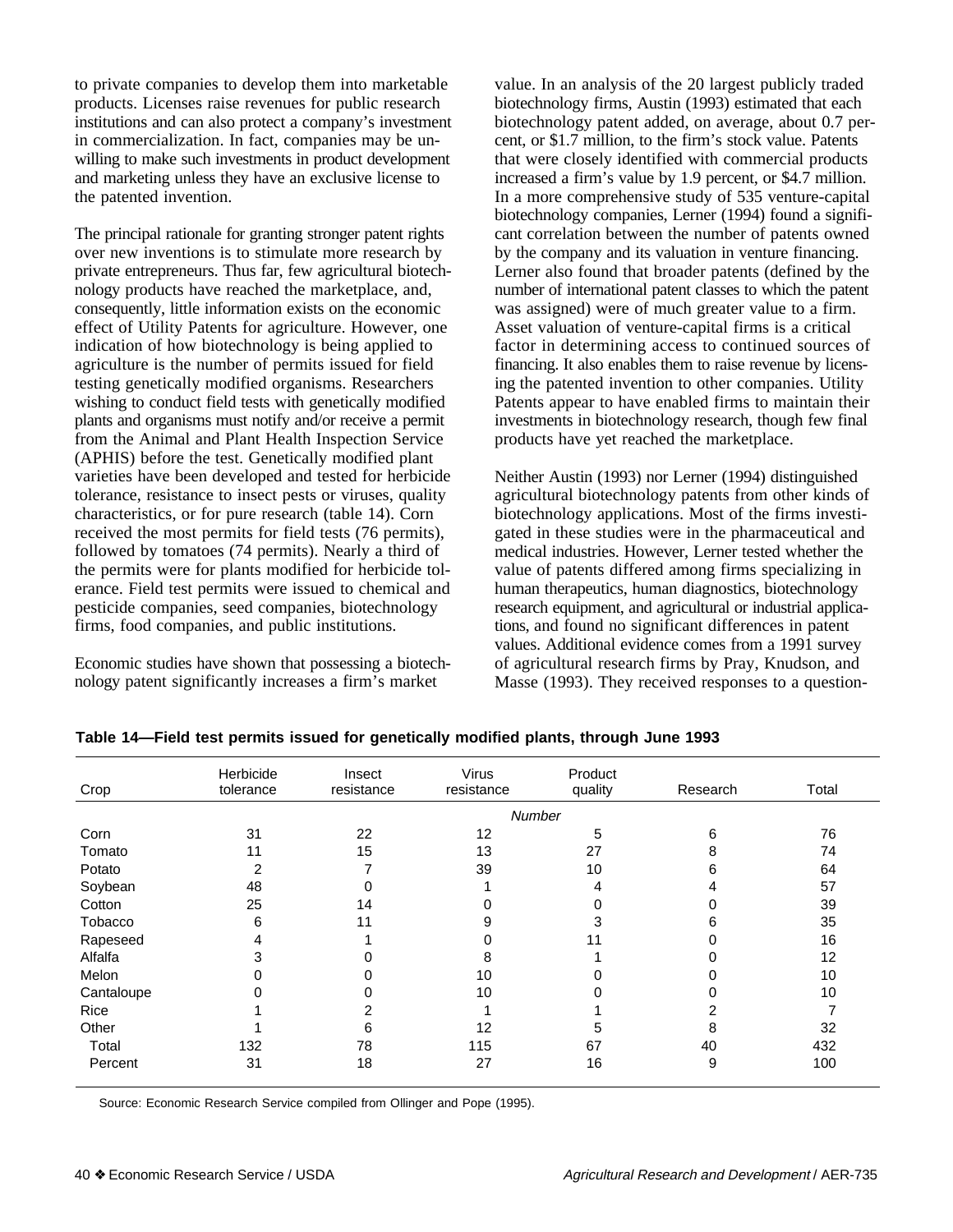#### **Table 15—Selected mergers and acquisitions in the seed industry**

**Parent firm** (Type) [Nationality] Subsidiaries (Year of acquisition) **Atlantic-Richfield** (petroleum) [USA] Dessert Seed Co. (1980) Castle Seed Co. **Cargill** (food) [USA] ACCO Seeds (1980) Dorman Seeds (1971) Kroecker Seeds (1979) P-A-G Seeds Paymaster Farms Tomco Genetic Giant **Celanese** (chemical: merged with Hoechst in 1987) Celpril, Inc. (1975) Moran Seeds (1974) Joseph Harris Seed Co. (1978) Niagara Farm Seeds (1980) **Ciba-Geigy** (chemical: merged with Sandoz, 1996) [Swiss] Columbiana Farm Seeds (1973) Funk Seeds International (1976) Germain's Hoffman Louisiana Seed Co. (1976) Peterson-Biddick Shissler Steward Seeds (1974) Swanson Farms **George J. Ball** (seed) [USA] Denhold Seeds Pan-American Seeds Petoseed **Hoechst** (chemical) [German] **Canners** Hild Nunhems **Imperial Chemical Industries** (chemical) [British] Cotinseed (1985) Grast (1985) Miln Marsters (1985) SES (1985) Sinclair McGill (1985) **IT&T** (telecommunication) [USA] Moran Seeds (1978) W. Atlee Burpee Co. (1978) **Limagrain** (seed) [France] Ferry-Morse (1981) Shissler Tozier Vilmorin **Lubrizol** (chemical) Agricultural Laboratories Arkansas Valley Seed Colorado Seeds Gro-Agri Jacques Seed (1985) Keystone Seed Co. Lynville (1985) McCurdy Seed R.C. Young Seed Research Associates Sigco (1985) Sun Seeds Taylor-Evans Seed Co. V.R. Seed **Monsanto** (chemical) [USA] Hybritech Seed International Jacob Hartz Seed Co. (1983) DeKalb Hybrid Wheat (1982) **Occidental Petroleum** (petroleum: merged with Sandoz, 1983) Excel Seeds (1972) East Texas Seed Co. (1973) Missouri Seeds Moss Seed Co. (1972) Payne Brothers Seed Co. (1973) Ring Around Products (1978) Stull Seeds (1975) West Texas Seed Co. (1975) **Royal Dutch/Shell** (petroleum: merged with Dupont in 1986) Agripro Inc. (1980) Ferry-Morse, Farm Seed Division H.P. Hybrids (1979) Nickerson American North American Plant Breeders (1973) Rudy Patrick (1974) Sokota Hybrid Producers Assn. Tekseed Hybrids (1979)Celpril **Pfizer** Clemens Seed Farms (1975) Jordan Wholesale Co. (1975) Ramsey Seed Trojan Seed Co. (1975) Warwick Seeds **Sandoz** (chemical; merged with Ciba-Geigy, 1996) [Swiss] Gallatin Valley Seed Co. Hilleshog (1976) Ladner Beta McNair Seeds (1980) **Parent firm** (Type) [Nationality] Subsidiaries (Year of acquisition)

Continued—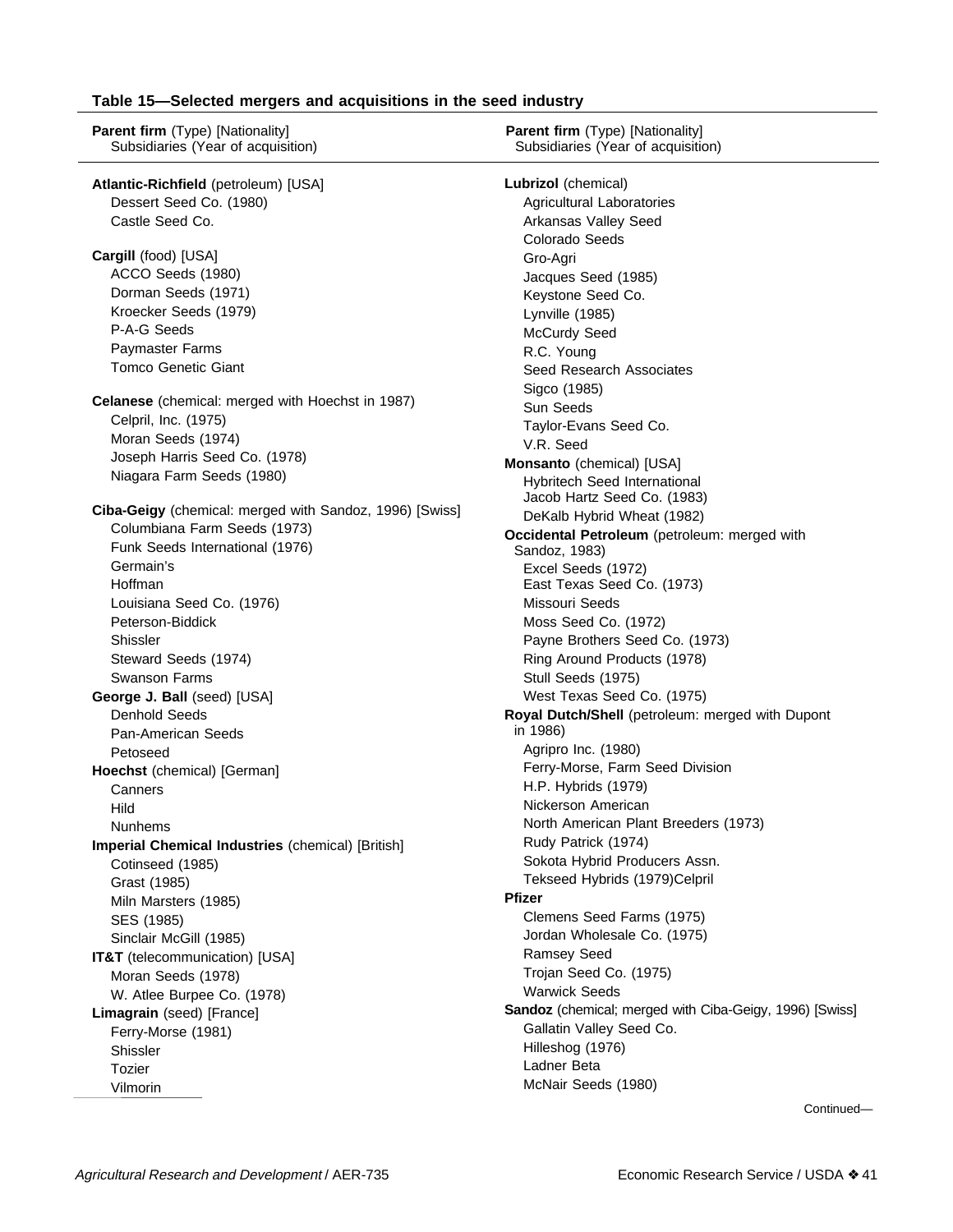| <b>Parent firm</b> (Type) [Nationality]<br>Subsidiaries (Year of acquisition) | <b>Parent firm</b> (Type) [Nationality]<br>Subsidiaries (Year of acquisition) |  |  |  |  |
|-------------------------------------------------------------------------------|-------------------------------------------------------------------------------|--|--|--|--|
| Sandoz—cont'd                                                                 | <b>Stauffer</b> (chemical: merged with ICI in 1985)                           |  |  |  |  |
| Northrup King (1975)<br>Pride Seeds                                           | Blaney Farms (1979)<br>Prairie Valley Seed Co. (1978)                         |  |  |  |  |
| Rogers Brother Seed Co. (1974)<br>Sluis & Groot (1976)                        | Rauenhorst, Bellows & Assoc. (1980)                                           |  |  |  |  |
| Stauffer Seed (1976)<br>Vaughans (1976)                                       | <b>Upjohn</b> (chemical) [USA]<br>Asgrow (1972)<br>Associated Seeds (1972)    |  |  |  |  |
| Woodside Seed Growers (1974)                                                  | Bruinsma (1968)<br>Farmers Hybrid Seed Co. (1975)                             |  |  |  |  |
|                                                                               | O's Gold (1968)                                                               |  |  |  |  |

**Table 15—Selected mergers and acquisitions in the seed industry—cont'd**

Sources: Economic Research Service compiled from Doyle (1982), Butler and Marion (1985), Kloppenburg (1988) and various trade journals.

naire from 90 companies with plant breeding and/or agricultural biotechnology research programs. Fifty-two percent of the respondents said that the availability of Utility Patents increased their ability to profit from research. Ten percent of respondents said it decreased their ability to profit, presumably because other companies that own patents can restrict access to scientific information and germplasm.

## **IPR's, Seed Monopolies, and Scientific Progress**

The legal establishment of a system of intellectual property rights reduces market failures that result because some forms of knowledge cannot be appropriated. However, it creates a market failure resulting from a limited monopoly. During the life of a patent, the owner will encourage the use of the invention, at a cost, to reap some benefits of the invention. However, under a monopoly, the use of the invention will generally be less than if it were freely available. Thus a patent system reduces the social value of the invention, although it is preferable to having no invention at all. Legal protection of intellectual property provides a means of encouraging profit-oriented firms to allocate resources to research activities, although it achieves this at a social cost.

The tension between these two types of market failures underlies much of the public policy debate about intellectual property rights. How these rights are defined and enforced carries implications for both economic efficiency and equity. Inventors often favor stronger intellectual property rights so they may obtain the largest possible share of the social benefits of their

invention. Users of the invention, on the other hand, seek to limit the monopoly power of the patent to increase the availability and reduce the cost of using the invention. The monopoly power afforded by a patent depends upon its duration and the breadth of exclusion given to the owner.

*IPR's and the cost of seed.* The extension of intellectual property rights for new crop varieties and biotechnology inventions raised concerns that it would enhance the market power of private seed companies and result in higher seed costs to farmers. These concerns were exacerbated by a series of mergers and acquisitions that took place in the seed industry beginning about the time the Plant Variety Protection Act was enacted (table 15). The first wave of acquisitions and mergers occurred in the late 1960's and 1970's, when many large chemical, oil, and food corporations acquired many medium- and small-sized seed companies. Another wave of mergers occurred during the 1980's, when many of these food, oil, and chemical companies sold their interests to agricultural chemical firms. While these changes to market structure reduced the number of independent seed companies, it also stimulated an infusion of new capital for plant breeding and biotechnology research. Large, multinational corporations had greater access to research resources and could sustain greater risks than small, independent companies (Chandler, 1990). Furthermore, agricultural chemical companies could achieve economies of scale in research and marketing by using synergies between biological and chemical technologies.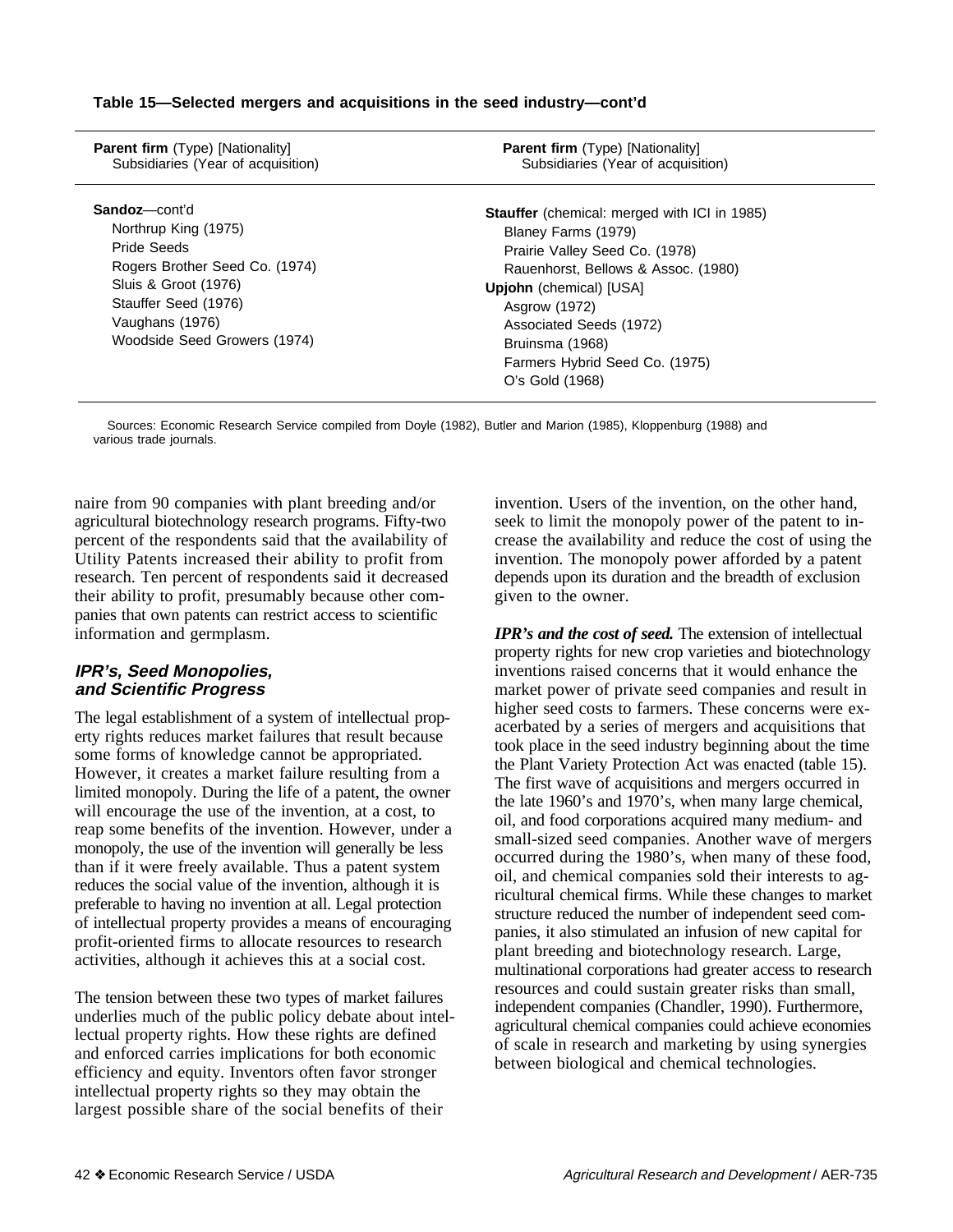| Crop             | Seed<br>sales | Private plant<br>breeding          | Seed<br>cost         | Share of seed<br>purchased | Growth in<br>seed price <sup>2</sup> | Annual growth<br>in crop yield <sup>2</sup> |
|------------------|---------------|------------------------------------|----------------------|----------------------------|--------------------------------------|---------------------------------------------|
|                  |               | $- - -$ Million 1989 dollars $- -$ | - - Dollars/acre - - | .                          |                                      |                                             |
| Hybrid seed:     |               |                                    |                      |                            |                                      |                                             |
| Corn             | 1.031         | 112.9                              | 21.09                | 95                         | 4.75                                 | 1.33                                        |
| Sorghum          | 90            | 12.6                               | 5.13                 | 95                         | 5.08                                 | 1.54                                        |
| Non-hybrid seed: |               |                                    |                      |                            |                                      |                                             |
| Wheat            | 256           | 13.5                               | 8.92                 | 40                         | .97                                  | 1.13                                        |
| Soybeans         | 610           | 24.9                               | 12.03                | 73                         | 1.92                                 | 1.23                                        |
| Cotton           | 108           | 4.6                                | 14.93                | 74                         | 4.46                                 | 2.23                                        |

|  | Table 16—Seed sales, private plant breeding, and trends in seed prices and yields, major field crops |  |  |
|--|------------------------------------------------------------------------------------------------------|--|--|
|--|------------------------------------------------------------------------------------------------------|--|--|

<sup>1</sup>Private research investment derived from Kalton, Richardson, and Frey (1989). <sup>2</sup>Average annual rate of growth in seed price and crop yield between 1975 and 1992. Annual seed price is divided by crop price to account for inflation.

Sources: Crop yields, crop prices, and seed prices were compiled by Economic Research Service from U.S. Department of Agriculture, Agricultural Statistics, various issues.

So far, there is little evidence that the changes in the structure of the seed industry have been detrimental to market efficiency or performance. Yields increased at an average annual rate of 1.0-1.5 percent for major field crops between 1975 and 1992, except for cotton yield, which increased at more than 2 percent per year (table 16). Probably about half of this yield growth can be attributed to improved varieties of seed (see box, "Contribution of Plant Breeding to Agricultural Productivity Growth"). Over this period, the real price of seed (measured as the ratio of the nominal seed price to the crop price) generally grew at a faster rate than yields. Prices for hybrid seed (corn and sorghum) rose more rapidly than prices for self-pollinated seed. Since farmers must repurchase hybrid seed each year, commercial seed companies are best able to capture the gains from varietal improvement for these crops. For self-pollinated crops, like wheat, some farmers save part of their crop as seed for the following year. Eventually, farmers purchase new seed even for these crops because of a breakdown in disease resistance, deterioration in uniformity, or the development of new, improved varieties.

Provided there is sufficient competition in the seed industry, seed companies will be unable to capture the full economic value of improved seed. They need to price their seed so that farmers will adopt their varieties. Otherwise, farmers could continue using old varieties or purchase seed from another company. For crops grown with hybrid seed, like sorghum and corn, seed companies appeared to capture only 35 to 48 percent of the value of improved seed, with the remainder going to farmers (fig. 9). For nonhybrid crops (wheat, soybeans, and cotton), seed companies obtained even lower shares of yield gains, from 12 to 24 percent. For the hybrid seed crops, seed companies invested over 10 percent

of seed sales in research. For the nonhybrid crops, only 4 to 5 percent of seed sales were reinvested in research. The inability to capture a larger share of the gains from breeding nonhybrid crops served as a disincentive for seed companies to invest more in research.

Private incentives for investing in biological technology, such as plant breeding, appear to be less than those for manufacturing or chemical technology. Mansfield and others (1977) estimated that manufacturing firms capture about 50 percent of the gains from their research investments. Seed companies, on the other hand, appear to capture less than 25 percent of the gains from plant breeding of nonhybrid crops and between 33 and 50 percent of the gains from improved hybrid seed. The inability to appropriate these gains is a major reason the private sector tends to underinvest in research. Continued public support of applied plant breeding may be necessary to assure adequate investment in biological research.

**IPR's and the progress of biological science.** Some scientists and legal scholars have argued that the patenting of biological inventions could constrain varietal improvement and slow the rate of growth of the biotechnology industry. Varietal improvement and scientific advancement in biotechnology are largely an incremental process relying on past developments. For example, having ready access to the rice germplasm pool helped raise rice yields in the United States by 149 percent between 1950 and 1990 (Plowman, 1993). In the pedigree of the rice variety Lemont, the most widely grown variety in the United States, each of the parent varieties contributed one or more important traits (fig. 10). Restricted access to any one intermediate variety or contributing patent-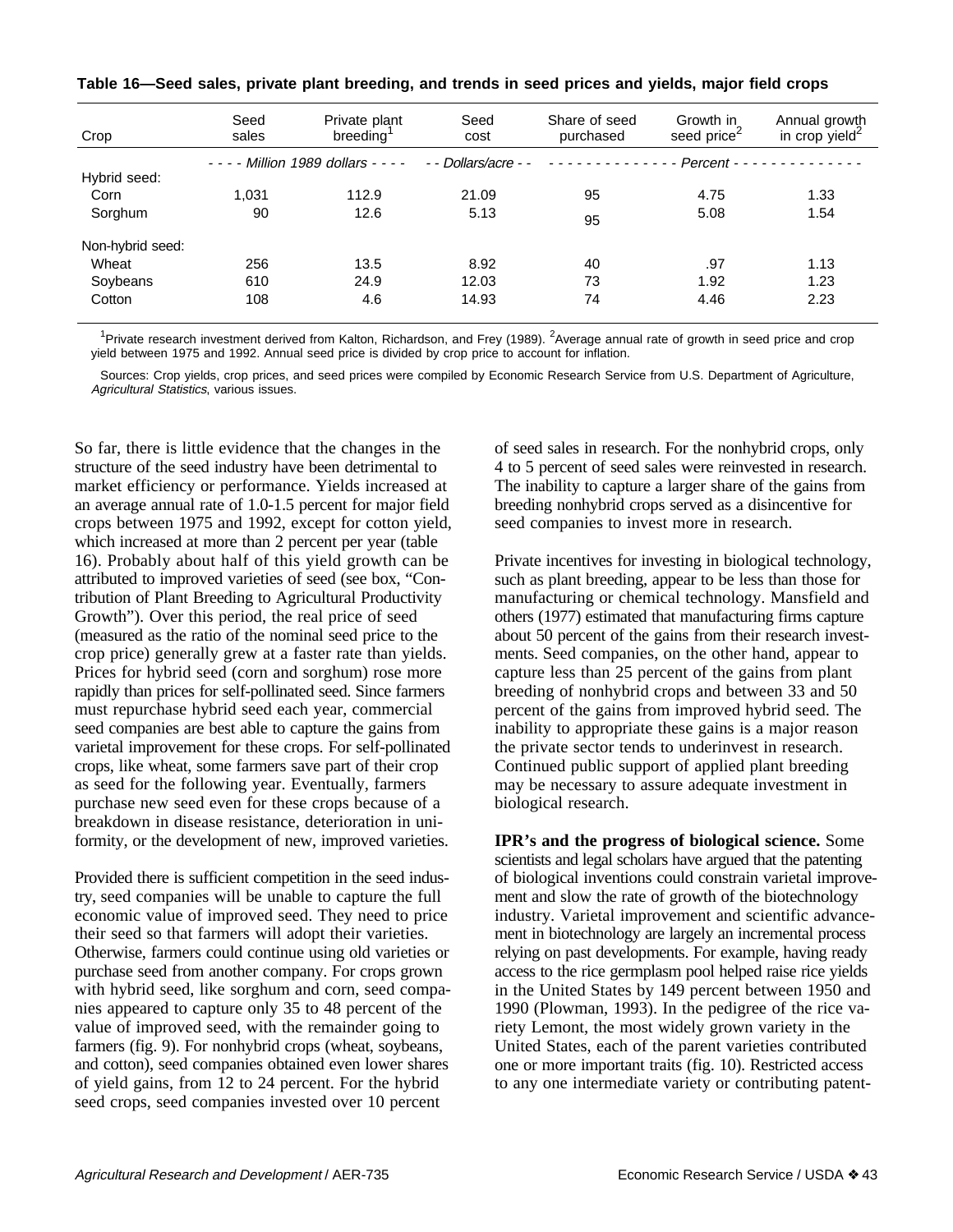### **Contribution of Plant Breeding to Agricultural Productivity Growth**

Before 1930, crop yields in the United States increased at a rate of less than 1 percent per year. With the development of new breeding methods, increased use of fertilizers and chemicals, and other improvements, yields began to increase more rapidly—especially after World War II. Between 1940 and 1992, corn yields increased at an average annual rate of 3 percent, cotton and wheat yields by nearly 2 percent, and soybean yields by 1.3 percent. While part of this growth was due to more fertilizers and pesticides, better agronomic practices, and investments in irrigation and drainage, a large part can be attributed to plant breeding. Plant breeders developed new varieties, which used fertilizers more efficiently, increased pest resistance, and were better suited for local growing conditions.

Several previous studies have attempted to determine the contribution of plant breeding to yield growth in the United States. A recent study evaluated changes in the yield potential of sorghum, corn, soybeans, cotton, and wheat (Fehr 1984). This study found that between 1930 and 1980, the maximum yield potential of hybrid corn increased by 4.6 tons per hectare, or more than double the 1930 level. This is equivalent to 89 percent of the gain in corn yields achieved by Iowa farmers over this period. Sorghum yield potential increased by 1.6 tons per hectare, or 63 percent of the total change in average farmers' yields. For other crops, the study estimated that genetic improvement equaled 90 percent of soybean yield gains between 1902 and 1977, 67 percent of cotton yield gains between 1936 and 1960, and 50 percent of wheat yield gains between 1958 and 1980. The study compared the yield of old and new varieties in carefully controlled experiments that characterized intensive management conditions. This approach may overestimate the contribution of genetic changes to changes in farmers' yields since it does not take into account changes in the use of other inputs, such as fertilizers and irrigation. Farmers' yields are often below the maximum potential yield of a variety due to economic, management, and biophysical factors.

Thirtle (1985) estimated the contribution of biological inputs to the growth in farmers' yields, after accounting for changes in fertilizer, labor, machinery, and land use and allowing for substitution among inputs. Biological inputs include the use of improved varieties and changes in agronomic practices. Thirtle (1985) estimated that between 1939 and 1978, biological inputs increased corn yields by an average of 1.7 percent per year, wheat yields by 1.5 percent, soybean yields by 1.1 percent, and cotton yields by 0.5 percent. Compared with total yields realized by farmers over this period, biological inputs accounted for 50 percent of the yield growth in corn, 85 percent for soybeans, 75 percent for wheat, and 24 percent for cotton. Other studies using a similar methodology have estimated that genetic improvement in wheat contributed to about 50 percent of yield gains over roughly the same period (see Dalrymple 1980, p. 111, for references).

These estimates vary considerably for different crops and for the same crop during different periods. Technological advances often occur unevenly. Occasionally, a major technological breakthrough results in rapidly increasing yields for some years, but then yield growth slows until another major advance takes place. The discovery of economical methods of hybridization led to dramatic increases in corn yields after the 1930's that have continued up to the present time. Sorghum yields doubled in the 1960's when hybrids were first introduced, but yield growth has slowed since then. The introduction of semi-dwarf wheat and rice varieties helped to raise the yields of these crops in the 1960's and 1970's rapidly. Cotton yields increased dramatically in the 1950's, were stagnant between 1960 and 1980, and since 1980 have achieved steady increases. Plant breeding, like all research endeavors, is an uncertain and risky undertaking in which successes are difficult to predict.

able technologies might have slowed progress in the development of this rice cultivar.

Restricted access to new technology is of particular concern for Utility Patents with broad claims. In a patent application, an inventor lists claims to indicate the scope of the invention. Patent claims stake out the technologies that the inventor controls. Obviously, it is in the inventor's interest to have as broad a claim as possible, as this increases the value of the patent. The patent examiner decides which claims are allowed. As a rule, the patent examiner must prove that a particular claim exceeds the information revealed by the invention to refute the claim. However, it is often difficult to determine the unique contribution of a particular invention from prior scientific advances. Significant overlaps can also arise between the claims of different patents. Once a patent is issued, narrowing of uncertain patent claims is left to the courts in particular infringement suits (Merges and Nelson, 1990). One difficulty in interpreting the claims of biotechnology patents is that, in biology, the structure-function relationships are not understood as well as mechanical and chemical technologies. The biotechnological inventive process is characterized by randomness and unpredictability. Applications of an invention or slight modifications of it can often be found in areas not envisioned by the inventor (Ko, 1992).

Questions about the patenting of new biological inventions are not only an issue for research conducted by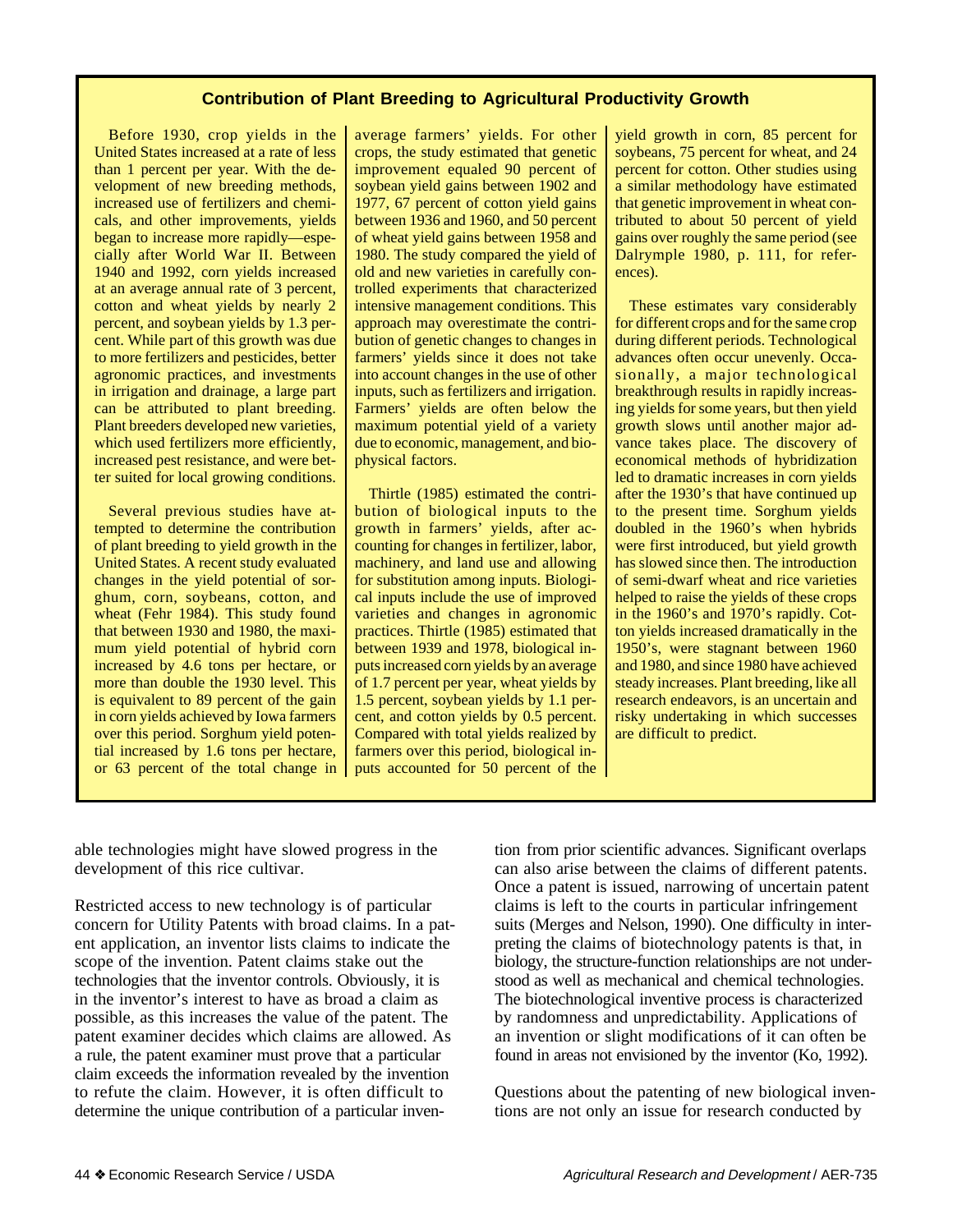#### Figure 9

### **Appropriability and private research investment in plant breeding**

Percent



This figure shows the share of genetic yield growth for these crops captured by seed companies in the form of higher seed prices and the share kept by farmers. To determine these shares, we first made two assumptions: (1) half of the growth in farmer yields can be attributed to genetic improvements and (2) the other half of the growth can be attributed to other factors. Then, we adjusted the change in yields for changes in seeding rates to get the increase in bushels of crop yield required to purchase one bushel of seed. The ratio of yield growth to genetic seed price growth gives the share of genetic improvement going to seed companies; the remainder is the share going to farmers. For example, between 1975 and 1992, corn yields grew by 4.78 bushels per bushel of seed planted. Assuming half of this increase is due to improved varieties implies a real yield improvement of 2.39 bushels per bushel of improved seed. Over the same period, the price of corn seed (in terms of the number of bushels of corn production needed to by one bushel of seed) increased by 1.16 bushels. Therefore, 48 percent of real yield growth was returned to seed companies in the form of higher seed prices. The remaining 52 percent was kept by farmers.

 Sources: Economic Research Service. Data for crop yield, crop, and seed prices paid or received by farmers derived from USDA, Agricultural Statistics (seed prices normalized by crop price). Annual rate of growth in normalized seed price and crop yield is average between 1975 and 1992. Data for private research investment derived from Kalton, Richardson, and Frey (1989).

the private sector. Since the passage of the Patent Policy Act in 1980 (P.L. 96-517, also known as the Bayh-Dole Act), scientists conducting research supported by Federal funds have been allowed to own and license patents for their inventions. The intent of the legislation was to speed the rate at which basic scientific discoveries made at universities are developed into commercial technologies. Sometimes, it takes considerable additional

investment to make a new invention into a commercially viable product. Firms may be unwilling to make these investments unless they have an exclusive license to the invention (Kitch, 1977). The law allows universities to own patents on discoveries made in federally funded research. Universities may then license their inventions to firms for commercialization. Patent licenses can be an important source of new revenue for the universities. However, patenting by universities could adversely affect the free exchange of information and materials among scientists as universities compete to be the first to achieve a new invention. Universities might be diverted into activities that are not compatible with their historical mission, which is "to protect and foster an environment conducive to free inquiry, the advancement of knowledge, and the free exchange of ideas" (Giamatti, 1982, p. 1278).

Empirical evidence on whether Utility Patents for agricultural biotechnology have curtailed scientific development is limited and mostly anecdotal. Surveys of agricultural scientists suggest that this may be more of a concern among researchers in the public sector than in the private sector. Public sector plant breeders have invested greater resources than their private sector counterparts in identifying major new traits and developing advanced breeding stock (Ruttan, 1982; Shands, 1995). Private seed companies have channeled more resources to incorporating advanced germplasm into their breeding lines and developing finished varieties (Ruttan, 1982). In a 1989 survey, 84 percent of directors of 49 State agricultural experiment stations thought that using patents in public research programs would adversely affect free exchange of plant germplasm between public and private breeders. Seventy-three percent thought that the use of patents in public research programs would adversely affect the free access and availability of undeveloped germplasm from international sources (Brooks, 1989). A 1991 survey of 90 agricultural research firms elicited their opinions about the effects of intellectual property rights on private plant-breeding programs (Pray, Knudson, and Masse, 1993). About 25 percent of respondents thought the availability of Utility Patents would reduce the flow of scientific information from government researchers and other firms. Thirty-five percent of respondents thought that exchange of germplasm would be curtailed. On the other hand, several respondents thought Utility Patents would serve to increase germplasm and information exchange, particularly among private sector firms. With patent protection, firms may be less inclined to rely on trade secrets to protect intellectual property. Twenty-five percent thought information would be more forthcoming from other firms, and 21 percent thought their competitors would be more likely to share germplasm. About 18 percent said that Utility Patents would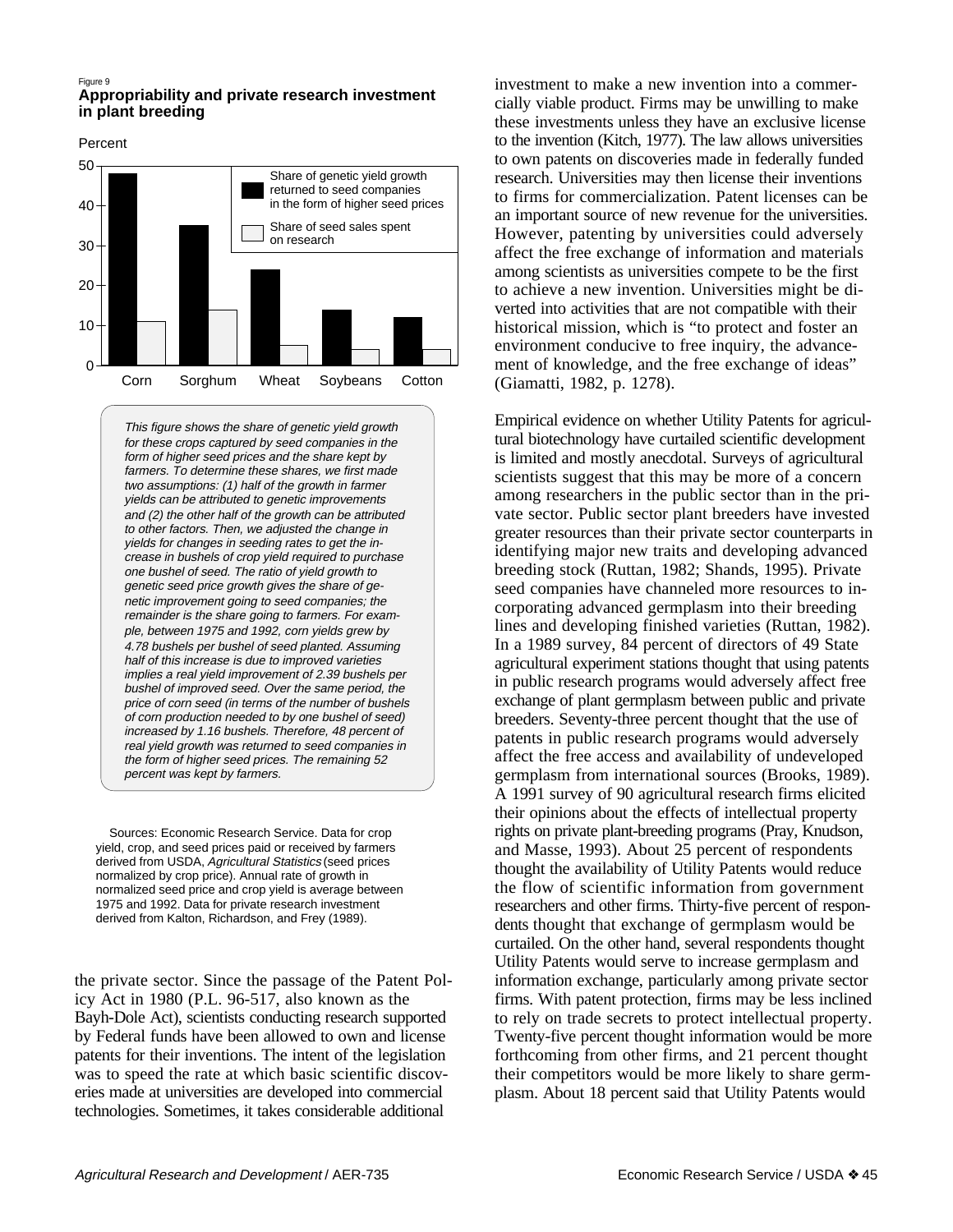#### Pedigree of rice cultivar Lemont, indicating ancestors used to develop variety<sup>1</sup> Figure 10



<sup>1</sup> Lemont is the most important rice variety currently grown in the United States. Source: Economic Research Service. Data derived from Plowman (1993).

increase the flow of information and germplasm from government researchers to private companies. One limitation of this survey is that few biotechnology firms were included (only 5 of the 90 firms in the sample held Utility Patents).

There are several ways in which the patent process can be modified to reduce the likelihood of unduly restricting scientific development. One option is to have a broad research exemption for Utility Patents (Plowman, 1993). However, Karp (1991) maintains this would frustrate the reward and prospect functions of patents and seriously undermine the value of the patent system. A

second option would be to require compulsory licensing of patents, based on a reasonable licensing fee (Tandon, 1982). A limitation of this option is the difficulty of establishing what is a reasonable fee. A third option would be to narrow the scope of patent claims (Merges and Nelson, 1990; Ko, 1992). This puts a heavier burden on the patent examiner, but there is some evidence that this is already occurring with animal patents (Lerner, 1994). A fourth option would be to leave the patent system as it is but encourage patent-pooling and crosslicensing. When exchanging germplasm, many seed companies and some universities use "material transfer agreements," which specify the terms of exchange.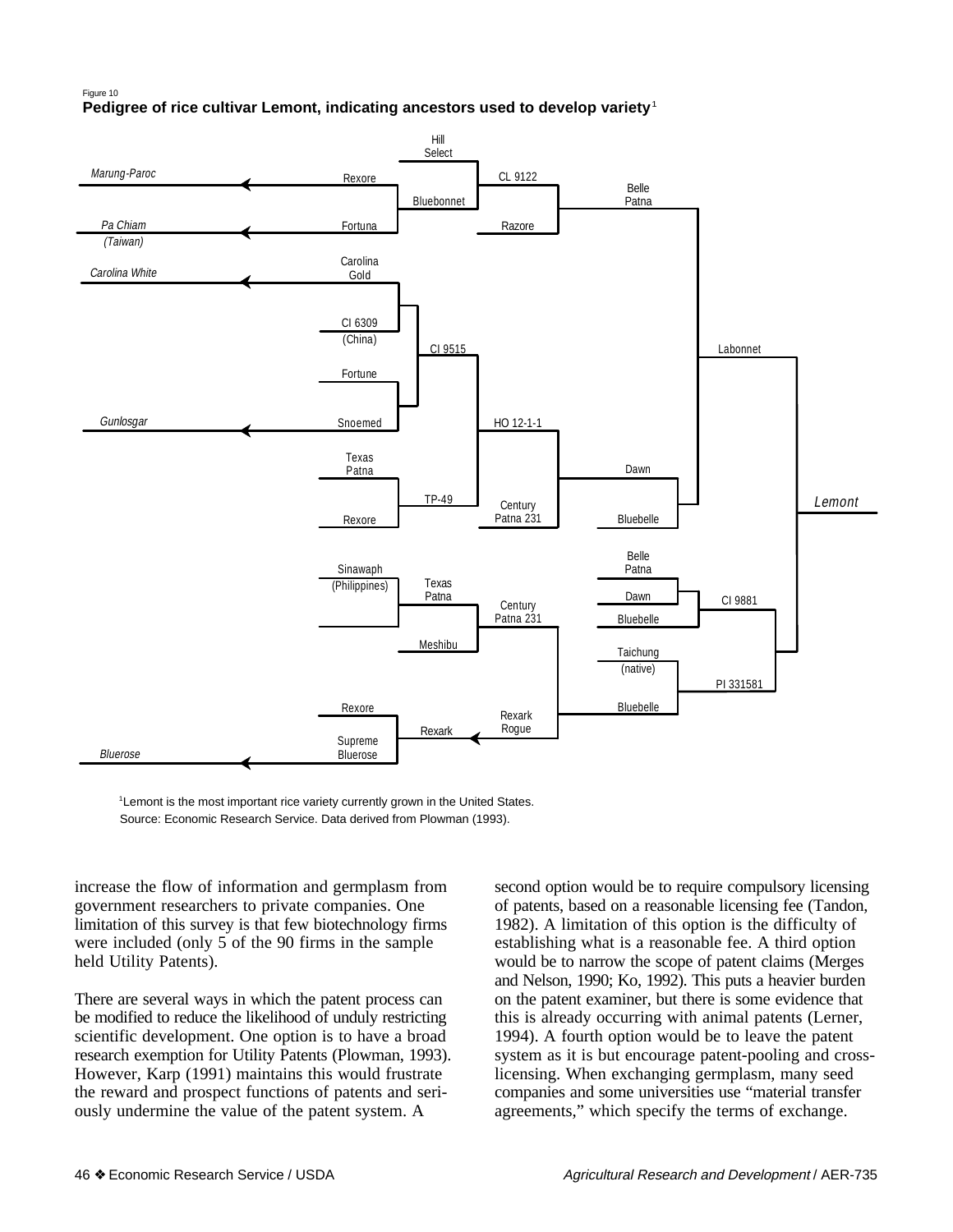These agreements typically require the recipient to use the material for research purposes only and not to transfer it to third parties. If the exchanged germplasm contributes to a new variety the recipient wishes to sell commercially, then the recipient and the supplier must negotiate a profit-sharing arrangement. Another version of patent-pooling and cross-licensing is a corn research consortium established in 1995 by the USDA, several State agricultural experiment stations, and about 20 private plant breeding companies. Under this agreement, the participants agreed to share breeding crosses (although not inbred lines) to promote the development of major new traits in the corn germplasm pool used for breeding finished varieties (Shands, 1995). Although firms have an incentive to license their patented technologies to one another, as a practical matter, these arrangements often involve high negotiation and transaction costs, particularly for major innovations. As a result, such arrangements are often not successful (for references to empirical studies on the transaction costs of patent-pooling and cross-licensing, see footnotes 146-148, p. 874, in Merges and Nelson, 1990).

## **Market Failure, Regulation, and Innovation**

Market prices provide signals that guide private firms in their resource allocation and investment decisions. When prices for goods reflect their scarcity value to society, producers have an incentive to allocate resources in a socially beneficial manner. Sometimes, however, market forces fail to adequately convey societal values for natural resources or consumer preferences for products. The prices farmers pay for pesticides, for example, account for the resources used in pesticide manufacturing, but do not reflect environmental or health costs that may result from pesticide use. Food products may lack certain desirable characteristics, like improved nutrition, if consumers do not have adequate knowledge about them. Even if consumers were willing to pay more for products with such attributes, firms would have little economic incentive to develop them unless they could convey that information to consumers. Without additional incentives, the private sector will tend to undersupply new products and technologies when demand is not fully reflected in market prices.

Regulations are sometimes used to correct for inefficiencies that arise when market prices do not reflect social costs or values adequately. Regulations influence not only the production and supply decisions of firms. They also affect firms' R&D investment decisions. While regulations can help address market failures, they may also have detrimental impacts on the economy. They may significantly raise industry costs, reduce incentives to invest in R&D, and adversely affect market structure.

## **Regulation of Agricultural Biotechnology and Chemical Pesticides**

New agricultural technology may have unintended consequences for the environment and human health. It has been known for some time that the application of some chemical pesticides to crops may adversely affect health and damage ecosystems. More recently, the arrival of biotechnology has raised concerns about potential environmental and health risks posed by genetically modified organisms. These concerns have led to increased Federal regulation of the agricultural chemical and biotechnology industries.

Agricultural biotechnology is currently regulated by Animal and Plant Health Inspection Service (APHIS) of USDA, the Food and Drug Administration (FDA), and the Environmental Protection Agency (EPA). APHIS regulates the field testing of genetically modified plants and organisms to guard against unintended environmental harm. Between 1987 and June 1993, 470 field tests of such organisms were conducted under the standards set forth by APHIS (table 14). As experience with field testing increased, these regulations were partially eased. In 1994, APHIS authorized the field testing of genetically modified varieties of corn, cotton, potatoes, soybeans, tobacco, and tomatoes without a permit if certain eligibility criteria and performance standards were met (although testers still must notify APHIS). Prior to commercialization, companies must also ensure that a genetically modified food product complies with State and Federal marketing statutes. These include State seed certification laws, the Food, Drug, and Cosmetic Act (FDCA), and the Federal Insecticide, Fungicide, and Rodenticide Act (FIFRA). The FDA, under authority granted through the FDCA, may regulate food products that may have been significantly altered by using plant biotechnology. The EPA may regulate plants that have pesticidal properties under authority granted through FIFRA (Office of Technology Assessment, 1992).

Regulation increases development costs and may delay the commercialization of new biotechnology products. On the other hand, some scientists consider these regulations insufficient for assessing the potential environmental risks posed by genetically modified organisms. While the APHIS regulations governing experimental testing appear to have been adequate for small-scale field trials, the information gathered from them may be deficient for evaluating the environmental risks of large-scale commercial use (Rissler and Mellon, 1993). Uncertainty and lack of consistency in the regulatory process can be impediments to the commercial viability of research investments in agricultural biotechnology.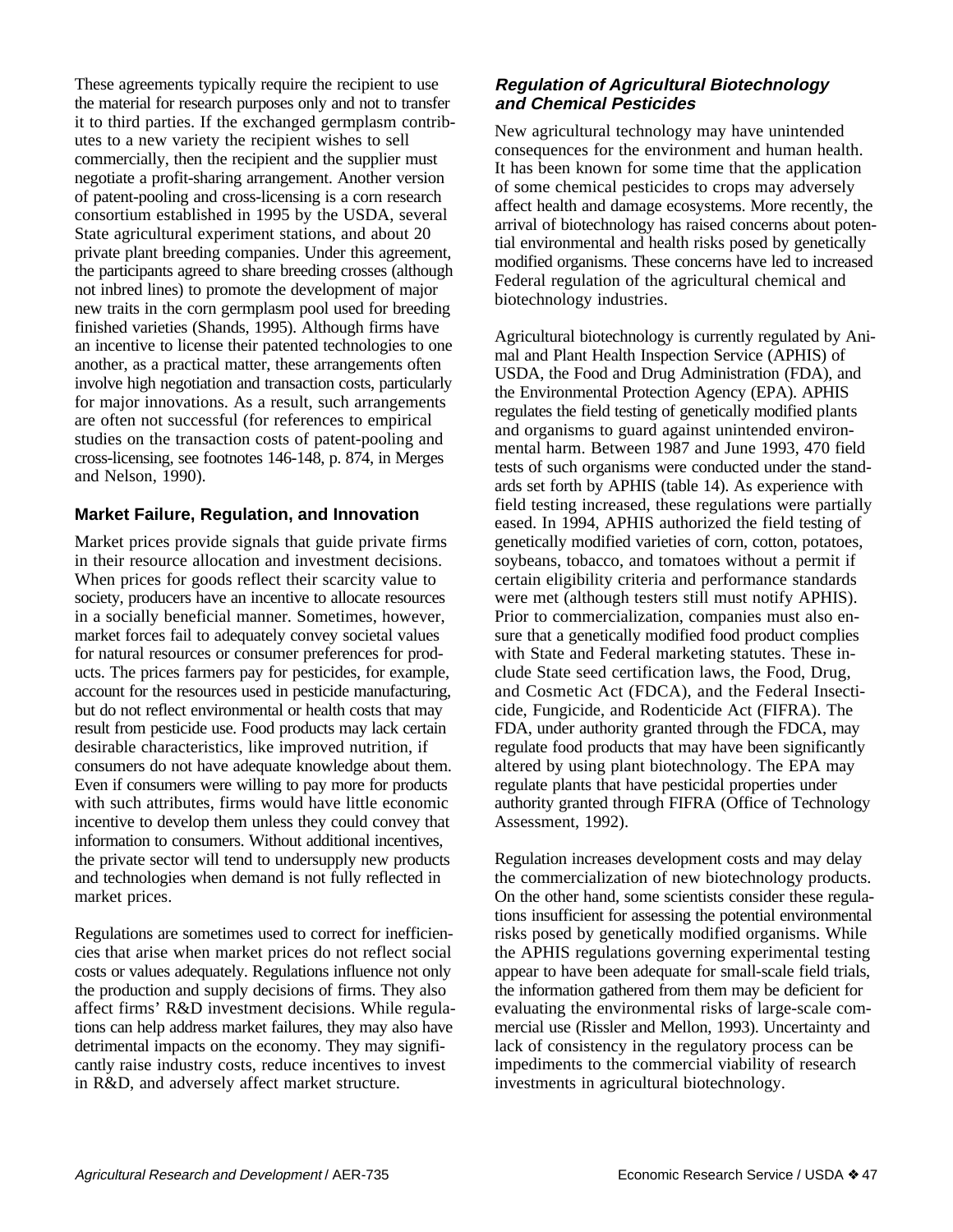Chemical pesticides have also been subject to increased regulation. Amendments to FIFRA enacted in 1972, 1978, and 1988 required companies to test new and existing pesticides for chronic and acute toxicity to humans and effects on fish and wildlife. The EPA was authorized to cancel or suspend pesticides that posed unreasonable environmental or health risks (Hatch, 1982).

In a recent study, Ollinger and Fernandez-Cornejo (1995) examined the effect of pesticide regulations on innovation in the agricultural chemical industry. The study found that these regulations significantly increased product development costs. Between 1972 and 1987, the cost of developing new pesticide products rose from \$20.4 million to \$54.2 million (constant 1982 prices). Much of this increase was to meet new regulatory requirements, such as evaluating chronic toxicity and assessing environmental effects on fish and wildlife. Between 1972 and 1991, regulatory costs rose from 18 percent to 60 percent of total R&D spending for agricultural

chemicals (table 17). The study also found that regulations reduced the number of new chemical pesticide products available for use on minor crops. New pesticide registrations for vegetables, fruits, and nuts (minor-use pesticides) fell from 62 during 1972-76 to 15 during 1985-89. However, new registrations for major crops (corn, soybean, wheat, cotton, and sorghum) remained almost unchanged.

Although the regulations increased development costs and reduced product innovation, they also resulted in the development of pesticides with reduced environmental risks. These new pesticide products were often less toxic to nontarget species and would degrade more rapidly in the environment (Ollinger and Fernandez-Cornejo, 1995).

An unintended consequence of the pesticide regulations was their effect on the structure of the U.S. pesticide industry. Higher regulatory costs forced some companies to exit the industry. Regulations often favor larger and

|      | Firms <sup>1</sup> |          |                                     |                                   |                                                             |                        | Share of total R&D for:       |
|------|--------------------|----------|-------------------------------------|-----------------------------------|-------------------------------------------------------------|------------------------|-------------------------------|
| Year | Small              | Large    | Four-firm<br>concentration<br>ratio | Foreign firm<br>market share $^2$ | New product<br>registration for<br>major firms <sup>3</sup> | Product<br>development | Reregistration<br>and testing |
|      |                    | Number - |                                     | Ratio -                           | Number                                                      |                        | Percent -                     |
| 1972 | 16                 | 17       | 0.496                               | 0.18                              | 12                                                          | 82                     | 18                            |
| 1973 | 17                 | 17       | .501                                | .16                               | 4                                                           | 81                     | 19                            |
| 1974 | 17                 | 17       | .484                                | .20                               | 11                                                          | 82                     | 18                            |
| 1975 | 18                 | 18       | .487                                | .20                               | 12                                                          | 80                     | 20                            |
| 1976 | 18                 | 18       | .478                                | .21                               | 7                                                           | 67                     | 33                            |
| 1977 | 18                 | 18       | .441                                | .20                               |                                                             | 69                     | 31                            |
| 1978 | 18                 | 18       | .421                                | .22                               | 0                                                           | 71                     | 29                            |
| 1979 | 18                 | 18       | .407                                | .21                               | 9                                                           | 70                     | 30                            |
| 1980 | 16                 | 18       | .394                                | .21                               | 9                                                           | 71                     | 29                            |
| 1981 | 16                 | 18       | .378                                | .21                               | 5                                                           | 73                     | 27                            |
| 1982 | 15                 | 18       | .372                                | .21                               | 7                                                           | 70                     | 30                            |
| 1983 | 14                 | 18       | .392                                | .21                               | 8                                                           | 69                     | 31                            |
| 1984 | 10                 | 19       | .402                                | .23                               | 7                                                           | 72                     | 28                            |
| 1985 | 9                  | 19       | .385                                | .28                               | 4                                                           | 66                     | 34                            |
| 1986 | 8                  | 18       | .380                                | .29                               | 8                                                           | 61                     | 39                            |
| 1987 | 8                  | 15       | .454                                | .36                               | 4                                                           | 60                     | 40                            |
| 1988 | 8                  | 15       | .466                                | .38                               | 4                                                           | 59                     | 41                            |
| 1989 | 6                  | 13       | .483                                | .43                               | 10                                                          | 53                     | 47                            |
| 1990 | n.a.               | n.a.     | n.a.                                | n.a.                              | 3                                                           | 45                     | 55                            |
| 1991 | n.a.               | n.a.     | n.a.                                | n.a.                              | 3                                                           | 40                     | 60                            |

|  |  |  | Table 17-Structure and innovation in the agricultural chemical industry |  |
|--|--|--|-------------------------------------------------------------------------|--|
|  |  |  |                                                                         |  |

n.a. = Not available

1 Companies in the sample introduced at least one new product between 1972 and 1989 or were among the top 20 companies by sales. <sup>2</sup>Includes production of foreign-owned plants in the U.S. plus imports by foreign owned companies. <sup>3</sup>Includes chemical pesticide registrations only. Major companies are firms ranked among the top 20 companies at least once between 1972 and 1991.

Source: Economic Research Service compiled from Ollinger and Fernandez-Cornejo (1995).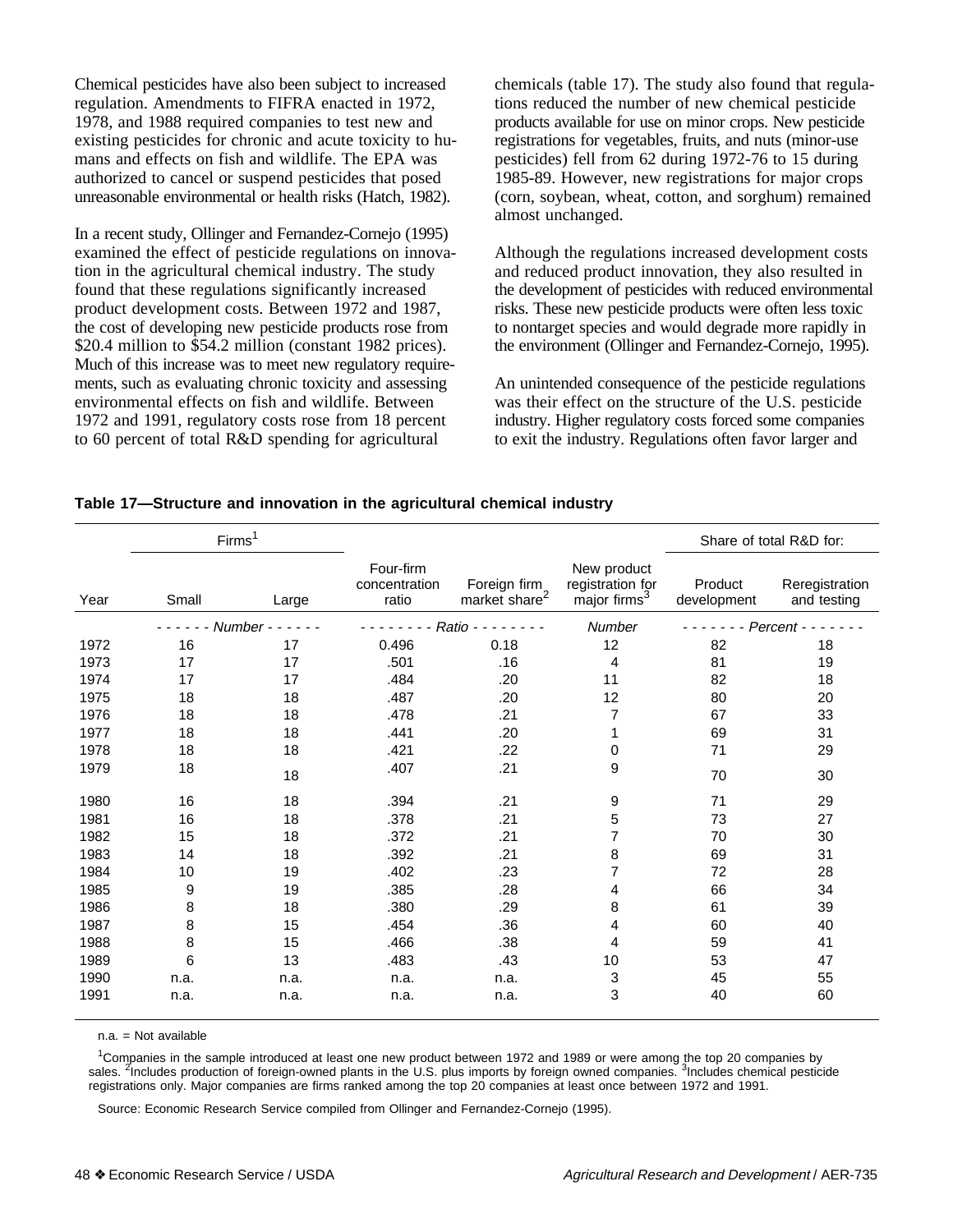foreign-based companies over smaller domestic firms (Ollinger and Fernandez-Cornejo, 1995). The number of small pesticide companies in the U.S. market fell significantly after 1972 (table 17). Although the exit of some companies reduced the potential for innovation, the firms that remained tended to be those that were better able to operate in the more stringent regulatory environment.

The decline in new registrations of minor-use chemical pesticides has increased market opportunities for biological pesticides and genetically resistant crop varieties (Krimskey and Wrubel, 1992). A major environmental advantage of biological pest controls is that they often affect only one target species. However, they may be less effective than chemical pest controls in situations where crops are subject to multiple insect pests. Insect resistance is also a concern. A further constraint for some biological controls is that organisms that have been genetically modified for pest resistance are subject to the regulations governing biotechnology.

## **Food Standards and Product Quality**

Consumer preferences for food products are based on product attributes such as taste, appearance, familiarity, and perceptions about nutritional value and safety. However, not all product characteristics are easily observable. Food grades and labels can be used to help consumers choose products by providing additional information on product quality. Labeling regulations may also affect the development of new products and processing methods with preferred attributes as firms respond to consumer demands for these characteristics.

USDA has authority over food inspections and has developed grading standards for many food products, such as meats, fruits and vegetables. USDA grading standards are voluntary, but producers, processors, and packers cannot use the USDA packaging label unless they adopt the USDA grading system. Grading systems are used to classify foods with dissimilar characteristics into groups with specific and more uniform food qualities (Office of Technology Assessment, 1992). Higher quality grades are priced accordingly.

A case study of the pork grading system showed that pork characteristics improved once the USDA grading system was put in place (Office of Technology Assessment, 1992). However, the study also found those grading standards can lag behind changes in consumer preferences. Consumer demand for leaner meat increased. However, grading standards continued to measure pork quality based on the firmness of the fat and lean muscle tissue and on the fat feathering in lean muscle (with more fat warranting a higher grade). As a result, new pork

products with lower fat content would not yield a higher grade. This could discourage the development of leaner meat products unless new or alternative grading standards are adopted.

Food labeling is governed by the Food, Drug, and Cosmetic Act (FDCA) and by its 1990 amendment, the Nutrition Labeling and Education Act (NLEA). Under the FDCA, food producers have the option of labeling their products for advertising purposes voluntarily or to provide information to consumers about the attributes of a food product. The NLEA further requires producers to label all food and beverage products for nutritional content. FDA has regulatory authority over food labeling and may require companies to verify that these labels are not false or misleading. FDA can also require warning labels on products judged to have adverse health risks, such as those found on cigarette packages and alcoholic beverages.

Concerning genetically engineered foods, FDA decided against requiring a label simply stating that a food was "genetically engineered" since it would not provide substantive information to a consumer. The FDA determined that the safety of a food product should be judged based on its content and not by the process by which it was produced (Caswell, Fuglie, and Klotz, 1994).

Mandatory labeling requirements are designed to give consumers more comprehensive information about product quality and to provide an incentive to firms to develop new products with desirable characteristics. Zarkin and Anderson (1992) suggest that the new mandatory nutrition labels may induce producers to either reformulate existing products, develop new products, or change prices to increase sales.

In a study of the effects of food labeling, Ippolito and Mathios (1989) examined the effects of health claims for high-fiber cereals on consumer purchases and product innovation. Dietary fiber intake has been shown to reduce the risk of colon cancer. The study found significant increases in the consumption of high-fiber cereals and breads for certain segments of society because of health claim advertising. The growing demand for high-fiber cereals and the ability to make health claims on labels also induced cereal manufacturers to develop new highfiber cereals. The increased focus on dietary fiber did not lead to changes in the sodium and fat content of high-fiber cereals, however. Moreover, companies are unlikely to invest in fundamental research to understand better the underlying links between diet, nutrition, and health (Caswell and Johnson, 1991). Public support for research may be necessary to expand knowledge in these areas.